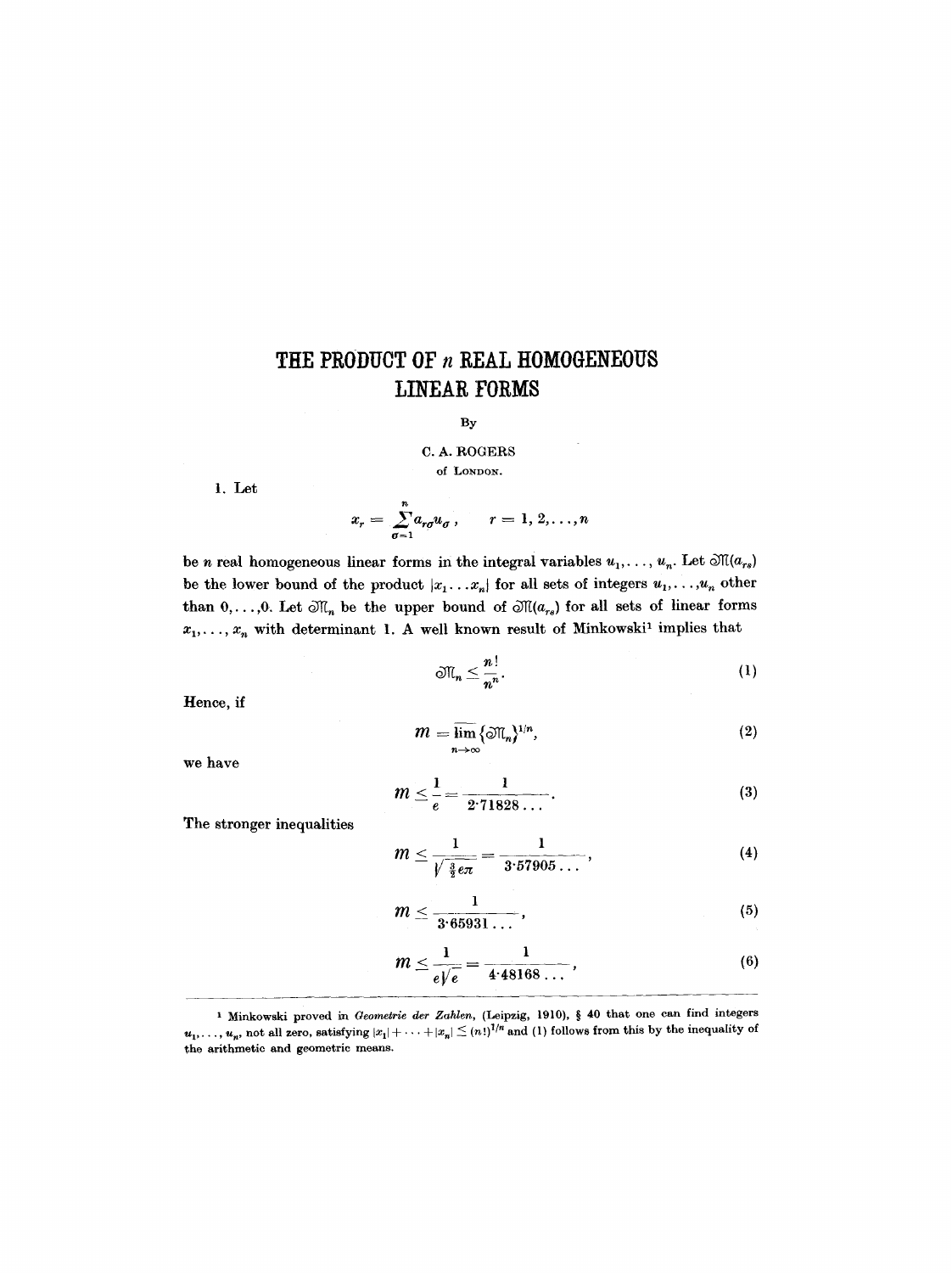have been obtained successively by Blichfeldt<sup>1</sup>, Rankin<sup>2</sup> and myself<sup>3</sup>.

But I have recently noticed that the inequality

$$
m \leq \frac{1}{\sqrt{\frac{2\pi e}{\sqrt{e}}}} = \frac{1}{5.30653\ldots} \tag{7}
$$

is implicit in a paper by Blichfeldt<sup>4</sup> on the minimum value of the discriminant of a totally real algebraic field.

The main object of this paper is to obtain a new upper bound for  $\mathfrak{M}_n$  and to prove that

$$
m \leq \frac{\pi}{4e\sqrt{e}} = \frac{1}{5.70626\ldots}.
$$
 (8)

The method of proof is based on my method for proving (6) which is itself based on Blichfeldt's method of proving (4).

As Minkowski<sup>5</sup> pointed out; if  $D_n$  is the least discriminant of any totally real algebraic field of degree  $n$ , then

 $D_n \geq \frac{1}{\mathcal{M}_n^2}.$ 

Hence, if

$$
d=\lim_{n\to\infty}\bigl\{D_n\bigr\}^{1/n}\ ,
$$

we have

$$
d\geq \frac{1}{m^2}.
$$

<sup>1</sup> H. F. Blichfeldt, *Monatshefte für Math. und Phys.*, 43 (1936), 410-414.

2 R. A. Rankin, *Prov. Kon. Ned. Akad. v. Wet., Amsterdam,* 51 (1948), 846-853 (848}.

a C. A. Rogers, *Journal London Math. Soc.,* 24 (1949), 31--39.

<sup>4</sup> H. F. Blichfeldt, *Monatshefte für Math. und Phys.*, 48 (1939), 531-533. Blichfeldt considers the linear forms

$$
w_{k1}x_1+\cdots+w_{kn}x_n, \quad k=1,\ldots,n,
$$

of determinant  $\Delta$ , where  $w_{11}, \ldots, w_{1n}$  is a basis of a totally real algebraic field of discriminant  $D = \Delta^2$  and  $w_{k1}, \ldots, w_{kn}, k = 2, \ldots, n$  are conugate bases of the conjugate fields. But Blichfeldt proves, without use of his assumption concerning the nature of  $w_{11}, \ldots, w_{nn}$ , that for any integer  $m > 1$  there are integers  $u_1, \ldots, u_n$  not all zero such that

$$
\prod_{st} = \prod_{k=1}^n (w_{k1} u_1 + \cdots + w_{kn} u_n)^2 \leq d^2 \left[ \frac{1}{\pi n (m-1)} \right]^n (m-1)^2 [1 \cdot 2^2 \cdot 3^3 \cdot \cdots \cdot m^m] \frac{2n}{m(m-1)} [ \Gamma(1+\tfrac{1}{2}n) ]^2
$$

Taking  $m = [n \log n]$  and letting n tend to infinity one obtains (7).

<sup>5</sup> H. Minkowski, *Geometrie der Zahlen*, (1910), § 42.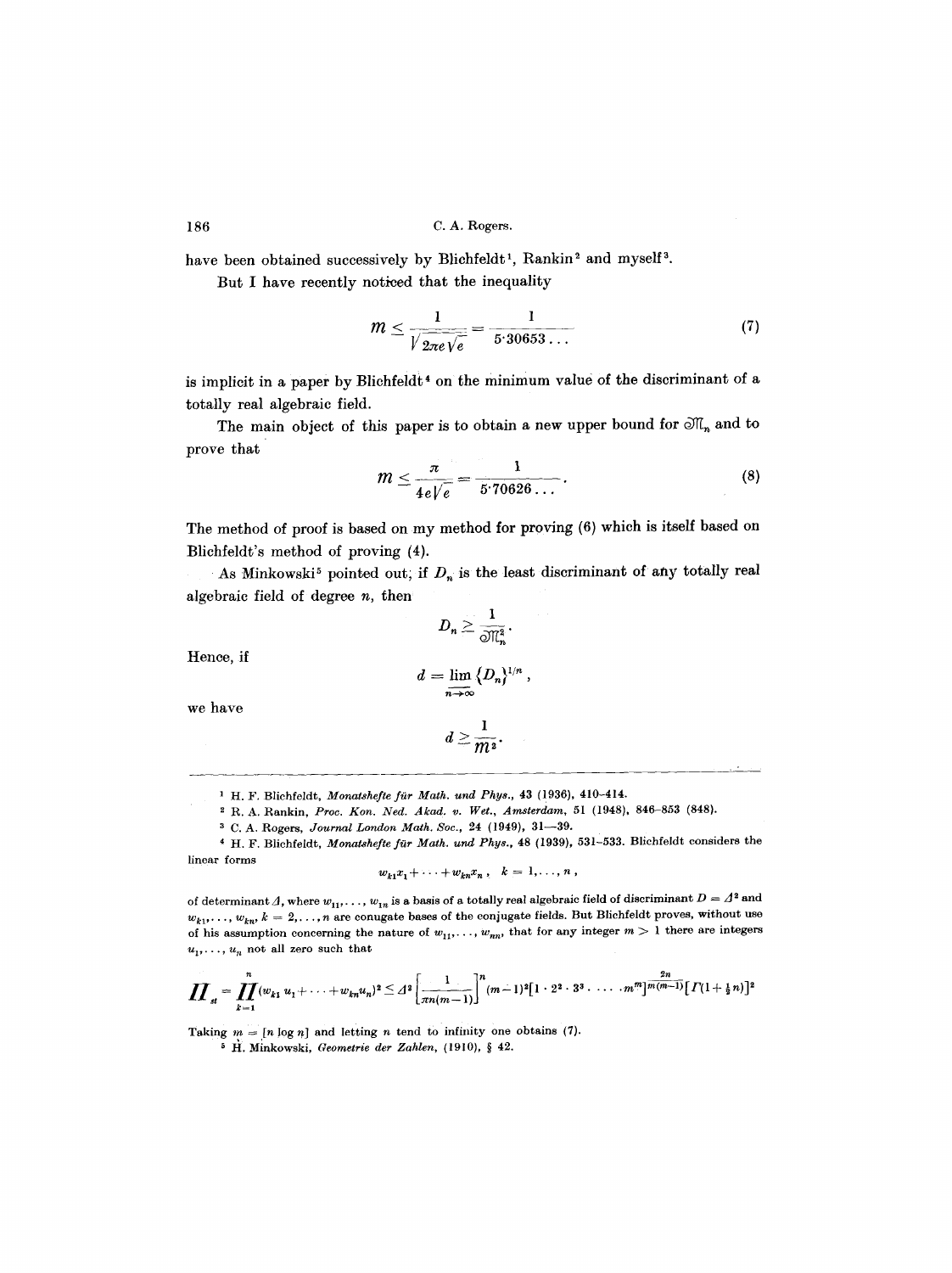Thus, by our result (8),

$$
d \ge \frac{16e^3}{\pi^2} = 32.561\dots \,. \tag{9}
$$

This inequality is better than the result

$$
d \geq 2\pi eV|e = 28^.159\dots
$$

of Blichfeldt<sup>1</sup> corresponding to  $(7)$ .

I am grateful to Mr. L. A. Wigglesworth for finding for me the function  $g(x)$ satisfying the integral equation (18) and playing a central part in this work. I am also grateful to Professor Davenport for a number of useful suggestions.

2. My proof of (6) was based on the following lemma.

Lemma. *If*  $m > 1$  and

$$
z_1 < z_2 < \ldots < z_m , \qquad (10)
$$

*then* 

$$
\left\{\prod_{1\leq\varrho<\sigma\leq m}|z_{\sigma}-z_{\varrho}|\right\}^{2/(m(m-1))'}\leq\frac{k_{m}}{m}\sum_{\varrho=1}^{m}|z_{\varrho}| \;,\tag{11}
$$

*where* 

$$
k_m = \frac{m}{\frac{1}{2}\sqrt{e(m - \frac{1}{2} - \log 2)}}.\t(12)
$$

In this paper we prove the stronger inequality<sup>2</sup> obtained from  $(11)$  by replacing  $k_m$  by

$$
x_m = \frac{\pi}{2\sqrt{e}} \left(\frac{e^{3} \pi^2 m (m-1)^2}{16}\right)^{1/(2m-2)}
$$
(13)

The simple ideas on which the proof is based are obscured by the detailed calculations which will be found in the next section. In the present section we give a brief explanation of the ideas behind the proof.

It is convenient to introduce the following convention. In any sum where the variables of summation and their ranges of variation are not stated in the usual way, the sum will be taken over all the sets of values of all the Greek suffixes and superfixes occurring explicitly in the summand, which satisfy the conditions stated under the sigma and for which the summand is defined. A similar convention will be used for products.

<sup>&</sup>lt;sup>1</sup> H. F. Blichfeldt, (1939), *loc. cit.* 

<sup>~</sup> This result should be compared with the result obtained by C. L. Siegel *(Annals of Math.,* 46(1945), 302-312) for the case when  $0 < z_1 < z_2 < \ldots < z_m$ . The proofs are quite different.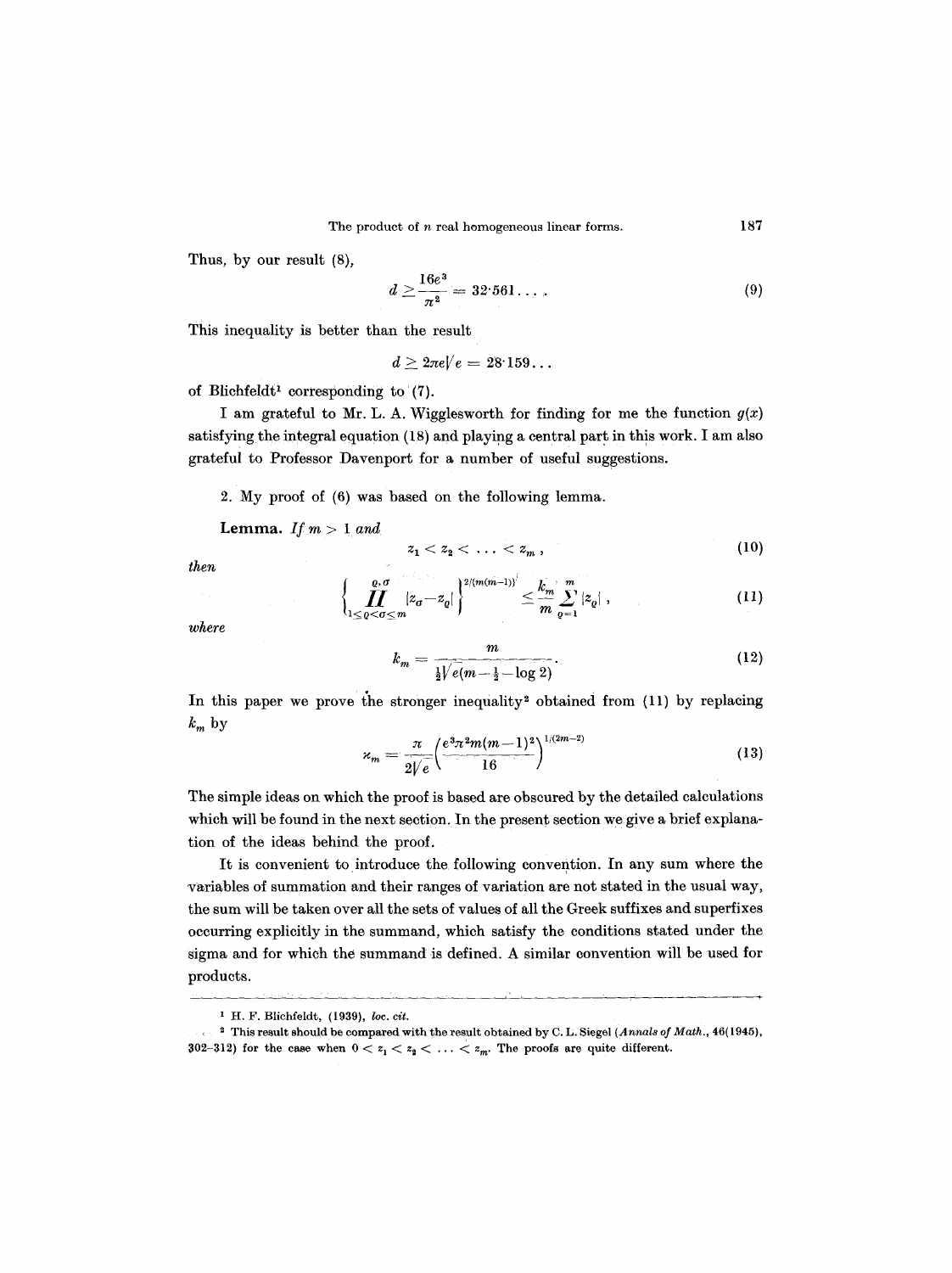Let  $K_m$  be the maximum of

$$
\left\{\prod_{\varrho<\sigma}|z_{\sigma}-z_{\varrho}|\right\}^{2/(m(m-1))}
$$
\n
$$
\frac{1}{m}\sum|z_{\varrho}|
$$
\n(14)

for all numbers  $z_1, \ldots, z_m$  satisfying (10). By use of the transformation

$$
\alpha_r = \tfrac{1}{2}(z_r - z_{m-r+1})
$$

we show (see Lemma 1) that  $K_m$  is the maximum of (14) for all numbers  $z_1, \ldots, z_m$ satisfying both (10) and

$$
z_r=-z_{m-r+1},\qquad r=1,\ldots,m.
$$

Now we are primarily interested in  $K_m$  for large values of m. But, if m is large, it is reasonable to suppose that  $K_m$  is close to the upper bound K of

$$
\frac{\exp\left\{\int_0^1 dx \int_0^1 \log |\alpha(x) - \alpha(\xi)| d\xi\right\}}{\int_0^1 |\alpha(x)| dx},
$$
\n(15)

for all strictly increasing functions  $\alpha(x)$  satisfying

$$
\alpha(x) = -\alpha(1-x), \quad \text{for} \quad 0 \leq x \leq 1.
$$

In fact we only show (see Lemmas 1 and 2) that

$$
K_m \leq (\frac{1}{4}e^4m(m-1)^2)^{1/(2m-2)}K^{m/(m-1)}.
$$
 (16)

Writing

$$
\delta(x) = -\alpha(\frac{1}{2}x),
$$

it is easy to show that  $K$  is the upper bound of

 $\bar{z}$ 

$$
\frac{\exp\left\{\frac{1}{2}\int_0^1 dx \int_0^1 \log\ |\left(\delta(x)\right)^2 - \left(\delta(\xi)\right)^2\|d\xi\right\}}{\int_0^1 \delta(x)dx}
$$
\n(17)

for all decreasing functions  $\delta(x)$  with  $\delta(1) \geq 0$ . By a straightforward application of the calculus of variations it is not difficult to show that the expression (17) assumes its maximum K when  $\delta(x) = g(x)$ , where  $g(x)$  is the solution of the integral equation

$$
\int_0^1 \frac{2g(x)}{(g(x))^2 - (g(\xi))^2} d\xi = \pi, \text{ for } 0 < x < 1.
$$
 (18)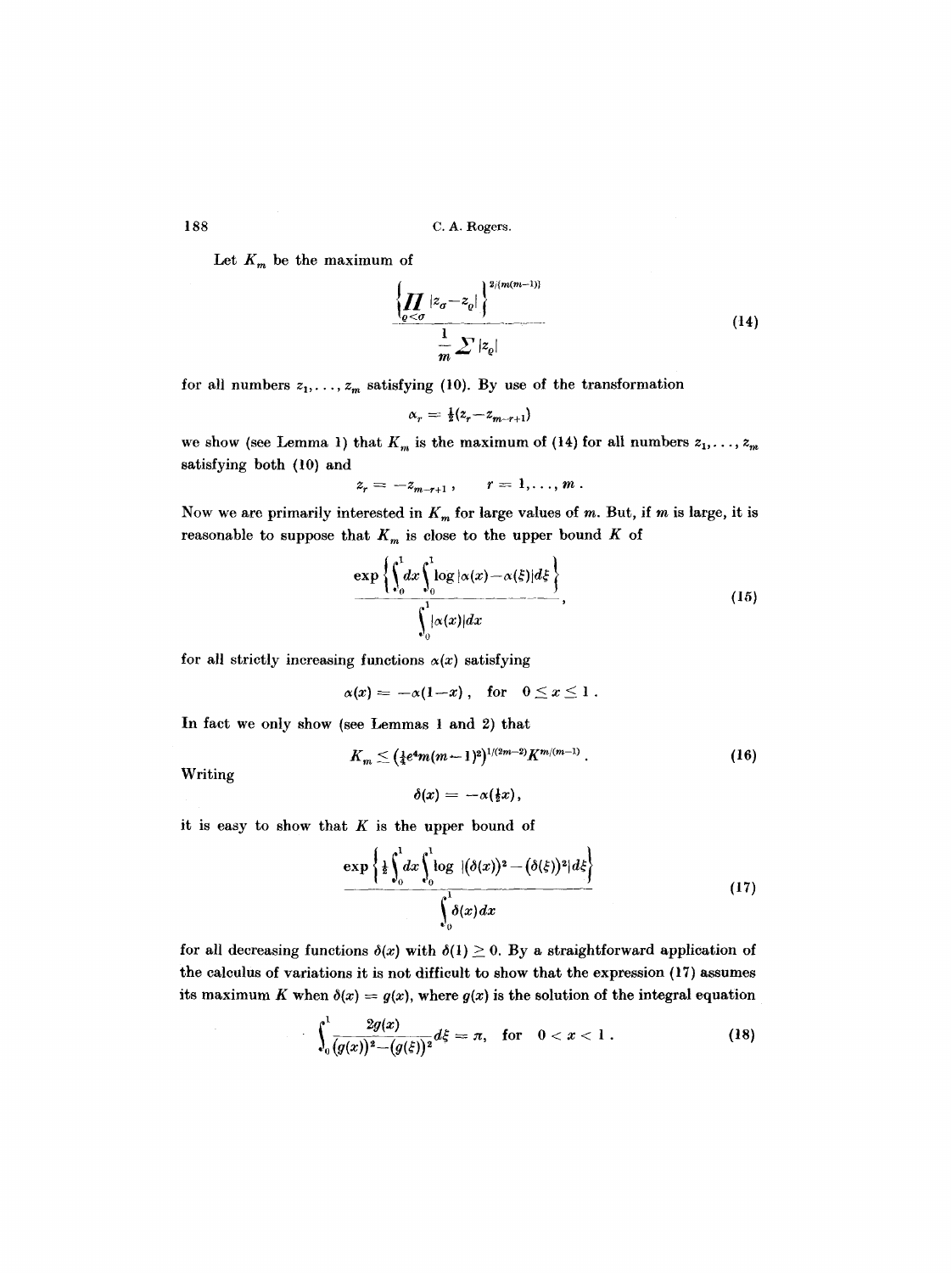Once the function  $g(x)$  has been determined there is little difficulty in proving that

$$
K = \frac{\pi}{2\sqrt{e}}.\tag{19}
$$

The inequality obtained from (11) by replacing  $k_m$  by  $\varkappa_m$  follows from the definition of  $K_m$  and (16) and (19).

3. Lemma 1. For any real numbers  $z_1, \ldots, z_m$ , which do not all vanish,

$$
\frac{\left\{\prod_{\varrho<\sigma}|z_{\sigma}-z_{\varrho}|\right\}^{2/(m(m-1))}}{\frac{1}{m}\sum|z_{\varrho}|}\leq \frac{\left\{\prod_{\varrho<\sigma}(\alpha_{\sigma}-\alpha_{\varrho})\right\}^{2/(m(m-1))}}{\frac{1}{m}\sum|\alpha_{\varrho}|},\tag{20}
$$

*for certain real numbers*  $\alpha_1, \ldots, \alpha_m$  *satisfying* 

$$
\alpha_1 < \alpha_2 < \ldots < \alpha_m \, , \tag{21}
$$

$$
\alpha_r + \alpha_{m-r+1} = 0, \quad \text{for} \quad r = 1, \ldots, m \,, \tag{22}
$$

and

$$
\left\{\frac{1}{m-1}\sum_{\varrho= r} \frac{1}{\alpha_r-\alpha_\varrho}\right\}\left\{\frac{1}{m}\sum |\alpha_\varrho|\right\}=\tfrac{1}{2}\,\mathrm{sgn}\,\alpha_r,\quad \text{for}\quad r=1,\ldots,m\,.
$$
 (23)

Proof. It is clear that we may suppose without loss of generality that

$$
z_1 \leq z_2 \leq \ldots \leq z_m \,.
$$

Write

$$
f(z_1, \ldots, z_m) = \frac{\left\{ \prod_{\varrho < \sigma} |z_{\sigma} - z_{\varrho}| \right\}^{2/(m(m-1))}}{\prod_{m} \sum |z_{\varrho}|}.
$$
\n(25)

Then  $f(z_1, \ldots, z_m)$  is a homogeneous function of degree 0 in  $z_1, \ldots, z_m$ , which is a continuous function of  $z_1, \ldots, z_m$  except when  $z_1 = z_2 = \ldots = z_m = 0$ . Thus, as  $z_1, \ldots, z_m$  vary subject to the condition (24) and the condition

$$
|\sum |z^{}_{o}| = m \ ,
$$

the function  $f(z_1, \ldots, z_m)$  will assume its maximum value for some numbers  $\zeta_1, \ldots, \zeta_m$ . Clearly

$$
\zeta_1 < \zeta_2 < \ldots < \zeta_m \tag{26}
$$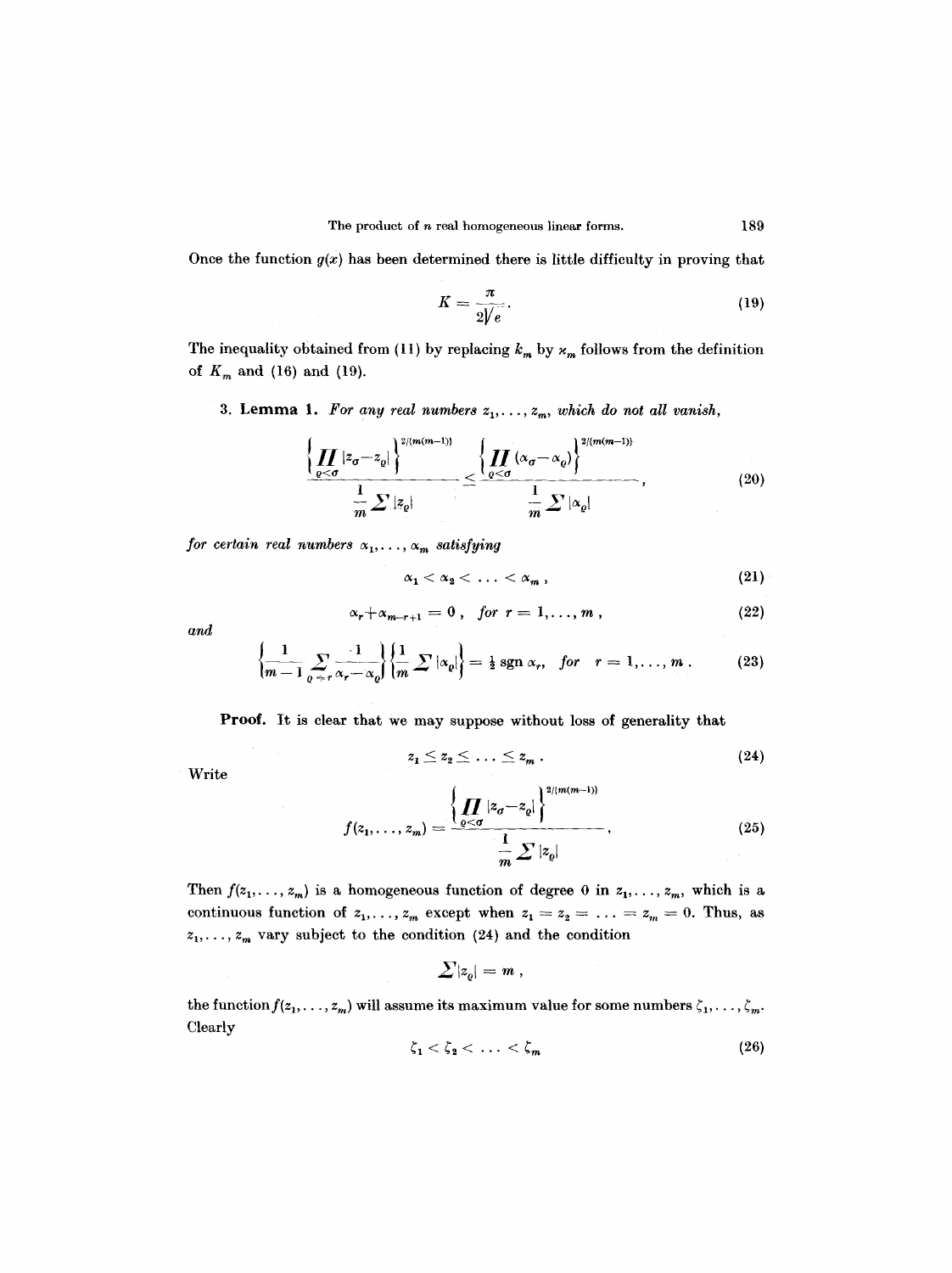and by the homogeneity of  $f(z_1, \ldots, z_m)$ 

$$
f(z_1,\ldots,z_m)\leq f(\zeta_1,\ldots,\zeta_m) \qquad (27)
$$

for all values of  $z_1, \ldots, z_m$ , which are not all zero.

Write 1

Then, using (26),

 $\alpha_r = \frac{1}{2}(\zeta_r - \zeta_{m-r+1}), \text{ for } r = 1, ..., m.$ 

$$
\alpha_1 < \alpha_2 < \ldots < \alpha_m \,, \tag{28}
$$

$$
\alpha_r + \alpha_{m-r+1} = 0, \quad \text{for} \quad r = 1, \ldots, m \,, \tag{29}
$$

and

$$
\sum |\alpha_{\varrho}| \leq \sum |\zeta_{\varrho}| \ . \tag{30}
$$

Further, since

$$
0 < \zeta_s \qquad -\zeta_r \qquad = \alpha_s - \alpha_r + \frac{1}{2}(\zeta_s - \zeta_r + \zeta_{m-s+1} - \zeta_{m-r+1}),
$$
  

$$
0 < \zeta_{m-r+1} - \zeta_{m-s+1} = \alpha_s - \alpha_r - \frac{1}{2}(\zeta_s - \zeta_r + \zeta_{m-s+1} - \zeta_{m-r+1}),
$$

we have

$$
0<(\zeta_s-\zeta_r)(\zeta_{m-r+1}-\zeta_{m-s+1})\leq (\alpha_s-\alpha_r)^2,
$$

for all integers r, s with  $1 \le r < s \le m$ . Consequently

$$
\prod_{\varrho < \sigma} (\zeta_{\sigma} - \zeta_{\varrho})^2 = \prod_{\varrho < \sigma} (\zeta_{\sigma} - \zeta_{\varrho}) (\zeta_{m-\varrho+1} - \zeta_{m-\sigma+1}) \leq \prod_{\varrho < \sigma} (\alpha_{\sigma} - \alpha_{\varrho})^2. \tag{31}
$$

Now by (30) and (31)

Hence by (27)

$$
f(\zeta_1, \ldots, \zeta_m) \le f(\alpha_1, \ldots, \alpha_m) .
$$
  

$$
f(z_1, \ldots, z_m) \le f(\alpha_1, \ldots, \alpha_m)
$$
 (32)

for all values of  $z_1, \ldots, z_m$ , which are not all zero. Consequently

$$
\frac{\partial}{\partial x_r}\log f(x_1,\ldots,x_m)=0
$$

for  $r = 1, \ldots, m$ , provided  $\alpha_r \neq 0$ . Thus

$$
\frac{2}{m(m-1)}\sum_{\varrho= r}\frac{1}{\alpha_r-\alpha_\varrho}-\frac{\mathrm{sgn}\,\,\alpha_r}{\sum_{|\alpha_\varrho|}}=0
$$

for  $r = 1, \ldots, m$ , provided  $\alpha_r \neq 0$ . Hence (23) is satisfied provided  $\alpha_r \neq 0$ . But, by (28) and (29), it is clear that  $\alpha_r = 0$  if and only if  $2r = m+1$ , and in this case it is clear from (29) that (23) is still satisfied provided we take sgn  $0 = 0$ . We have now proved that the numbers  $\alpha_1, \ldots, \alpha_m$  satisfy all the conditions in the enunciation of the lemma.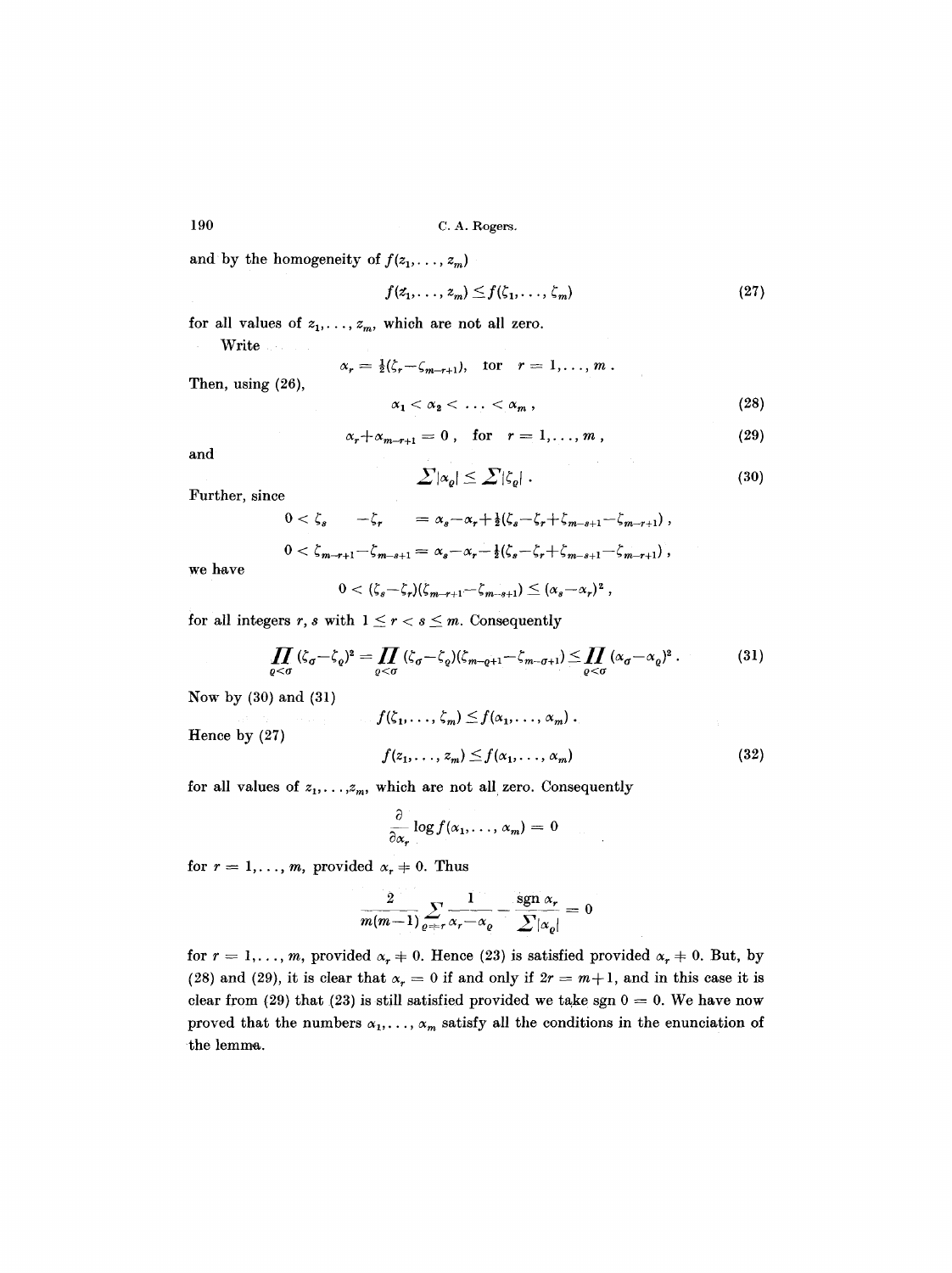Lemma 2. *If*  $\alpha_1, \ldots, \alpha_m$  are numbers satisfying

$$
\alpha_1 < \alpha_2 < \ldots < \alpha_m \,, \tag{33}
$$

$$
\alpha_r + \alpha_{m-r+1} = 0 \,, \quad \text{for} \quad r = 1, \ldots, m \,, \tag{34}
$$

*and* 

$$
\left\{\frac{1}{m-1}\sum_{\varrho+r}\frac{1}{\alpha_r-\alpha_\varrho}\right\}\left\{\frac{1}{m}\sum|\alpha_\varrho|\right\}=\frac{1}{2}\,\mathrm{sgn}\,\alpha_r,\quad \text{for}\quad r=1,\ldots,m\,,\tag{35}
$$

*then* 

$$
\frac{\left\{\prod_{\varrho<\sigma}(\alpha_{\sigma}-\alpha_{\varrho})\right\}^{2/(m(m-1))}}{m}\leq \left(\frac{1}{4}e^{4}m(m-1)^{2}\right)^{1/(2m-2)}\left\{\frac{\exp\left\{\int_{0}^{1}dx\int_{0}^{1}\log|\alpha(x)-\alpha(\xi)|d\xi\right\}}{\int_{0}^{1}|\alpha(x)|dx}\right\}^{m/(m-1)},
$$
(36)

where  $\alpha(x)$  is a certain bounded strictly increasing function defined for  $0 \le x \le 1$  and *such that* 

$$
\alpha(x)+\alpha(1-x)=0,
$$
\n(37)

Proof. It is clear that we may suppose without loss of generality that

$$
\sum |\alpha_{\varrho}| = m \,.
$$
 (38)

We first use  $(34)$ ,  $(35)$  and  $(38)$  to evaluate the sum

$$
\sum_{\varrho < \sigma} \frac{1}{(\alpha_{\sigma} - \alpha_{\varrho})^{2}} = \frac{1}{2} \sum_{\varrho + \sigma} \frac{1}{(\alpha_{\sigma} - \alpha_{\sigma})^{2}}
$$
\n
$$
= \frac{1}{2} \sum_{\varrho + \sigma} \frac{1}{(\alpha_{\varrho} - \alpha_{\sigma}) (\alpha_{\varrho} - \alpha_{\tau})} - \frac{1}{2} \sum_{\substack{\sigma + \tau \\ \tau + \varrho \\ \varrho + \sigma}} \frac{1}{(\alpha_{\varrho} - \alpha_{\sigma}) (\alpha_{\varrho} - \alpha_{\tau})}
$$
\n
$$
= \frac{1}{2} \sum_{r=1}^{m} \left( \sum_{\substack{\sigma + \tau \\ \sigma + \tau}} \frac{1}{\alpha_{r} - \alpha_{\sigma}} \right) \left( \sum_{\substack{\tau + \tau \\ \tau + \varrho \\ \tau + \sigma}} \frac{1}{\alpha_{r} - \alpha_{\tau}} \right)
$$
\n
$$
- \frac{1}{6} \sum_{\substack{\sigma + \tau \\ \sigma + \sigma \\ \varrho + \sigma}} \left\{ \frac{1}{(\alpha_{\varrho} - \alpha_{\sigma}) (\alpha_{\varrho} - \alpha_{\tau})} + \frac{1}{(\alpha_{\sigma} - \alpha_{\tau}) (\alpha_{\sigma} - \alpha_{\varrho})} + \frac{1}{(\alpha_{\tau} - \alpha_{\varrho}) (\alpha_{\tau} - \alpha_{\sigma})} \right\}
$$
\n
$$
= \frac{1}{2} \sum_{r=1}^{m} \left\{ \frac{1}{2} (m-1)_{r} \operatorname{sgn} \alpha_{r} \right\}^{2} + \frac{1}{6} \sum_{\substack{\sigma + \tau \\ \sigma + \tau \\ \sigma + \sigma}} \frac{(\alpha_{\sigma} - \alpha_{\tau}) + (\alpha_{\tau} - \alpha_{\varrho}) + (\alpha_{\varrho} - \alpha_{\sigma})}{(\alpha_{\tau} - \alpha_{\varrho}) (\alpha_{\varrho} - \alpha_{\sigma})}
$$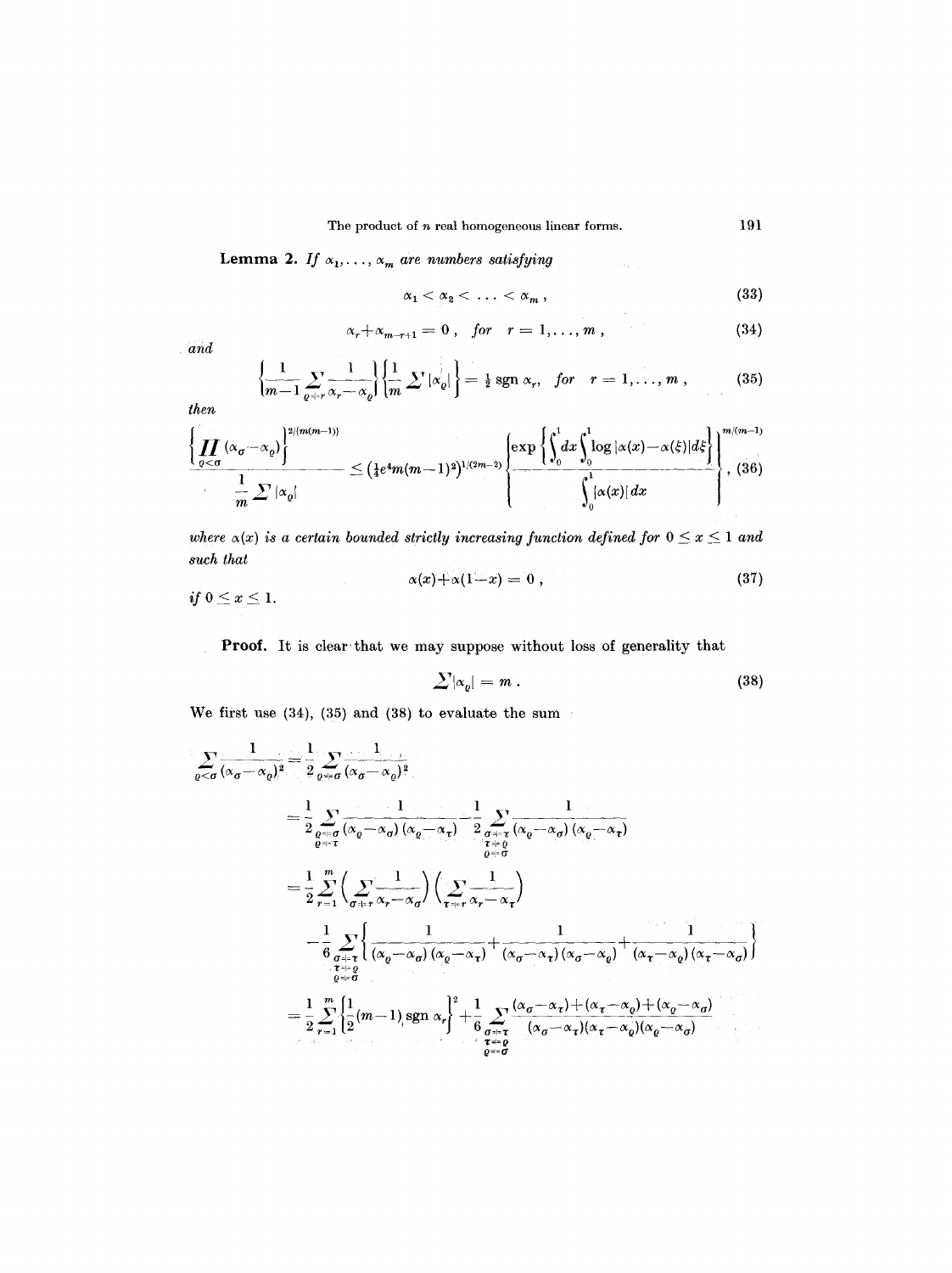$$
= \frac{1}{8}(m-1)^2 \sum {\text{sgn } \alpha_e}^2
$$
  
= 
$$
\begin{cases} \frac{1}{8}(m-1)^3, & \text{if } m \text{ is odd,} \\ \frac{1}{8}m(m-1)^2, & \text{if } m \text{ is even} \end{cases}
$$
 (39)

Write

$$
\eta = \frac{2}{(m-1)\sqrt{m}}.\tag{40}
$$

Then by (39)

$$
\sum_{\varrho<\sigma}\frac{1}{(\alpha_{\sigma}-\alpha_{\varrho})^2}\leq \frac{1}{2\eta^2},\qquad(41)
$$

**so** that

$$
\alpha_{r+1}-\alpha_r\geq \sqrt{2\eta}\,,\quad \text{for}\quad r=1,\ldots,m-1\,.
$$

Now define the function  $\alpha(x)$  by the conditions

$$
\alpha(0) = \alpha_1 - \frac{1}{2}\eta, \qquad \alpha(1) = \alpha_m + \frac{1}{2}\eta,
$$
  

$$
\alpha\left(\frac{r}{m}\right) = \frac{1}{2}(\alpha_r + \alpha_{r+1}), \quad \text{for} \quad r = 1, \dots, m-1,
$$
 (43)

and

 $\mathcal{L}^{\mathcal{L}}$ 

$$
\alpha(x) = \alpha_r + (mx - r + \frac{1}{2})\eta \ , \quad \text{if } \frac{r-1}{m} < x < \frac{r}{m}, \tag{44}
$$

for  $r = 1, ..., m$ . Then, by (42) and (34),  $\alpha(x)$  is uniquely defined for  $0 \le x \le 1$  and is in this interval a bounded strictly increasing function of  $x$  satisfying

$$
\alpha(x)+\alpha(1-x)=0\,,\quad\text{for}\quad 0\leq x\leq 1\,.
$$
 (45)

If  $m$  is even it is clear from  $(42)$  and  $(44)$  that

$$
\int_0^1 |\alpha(x)| dx = \sum \int_{-1/2m}^{1/2m} |\alpha_{\varrho} + m\eta \xi| d\xi = \frac{1}{m} \sum |\alpha_{\varrho}| = 1.
$$

If  $m$  is odd, then  $m \geq 3$  and

$$
\int_0^1 \lvert \alpha(x)\rvert dx = \sum \int_{-1/2m}^{1/2m} \lvert \alpha_\varrho + m\eta \xi \rvert d\xi = \frac{1}{m} \sum \lvert \alpha_\varrho \rvert + \int_{-1/2m}^{1/2m} \lvert m\eta \xi \rvert d\xi = 1 + \frac{\eta}{4m},
$$
\nso that\n
$$
\log \int_0^1 \lvert \alpha(x)\rvert dx = \log \Big( 1 + \frac{\eta}{4m} \Big) = \log \Big( 1 + \frac{1}{2m(m-1)\sqrt{m}} \Big) < \frac{1}{2m(m-1)\sqrt{m}} \le \frac{1}{4m\sqrt{3}} < \frac{1}{6m}.
$$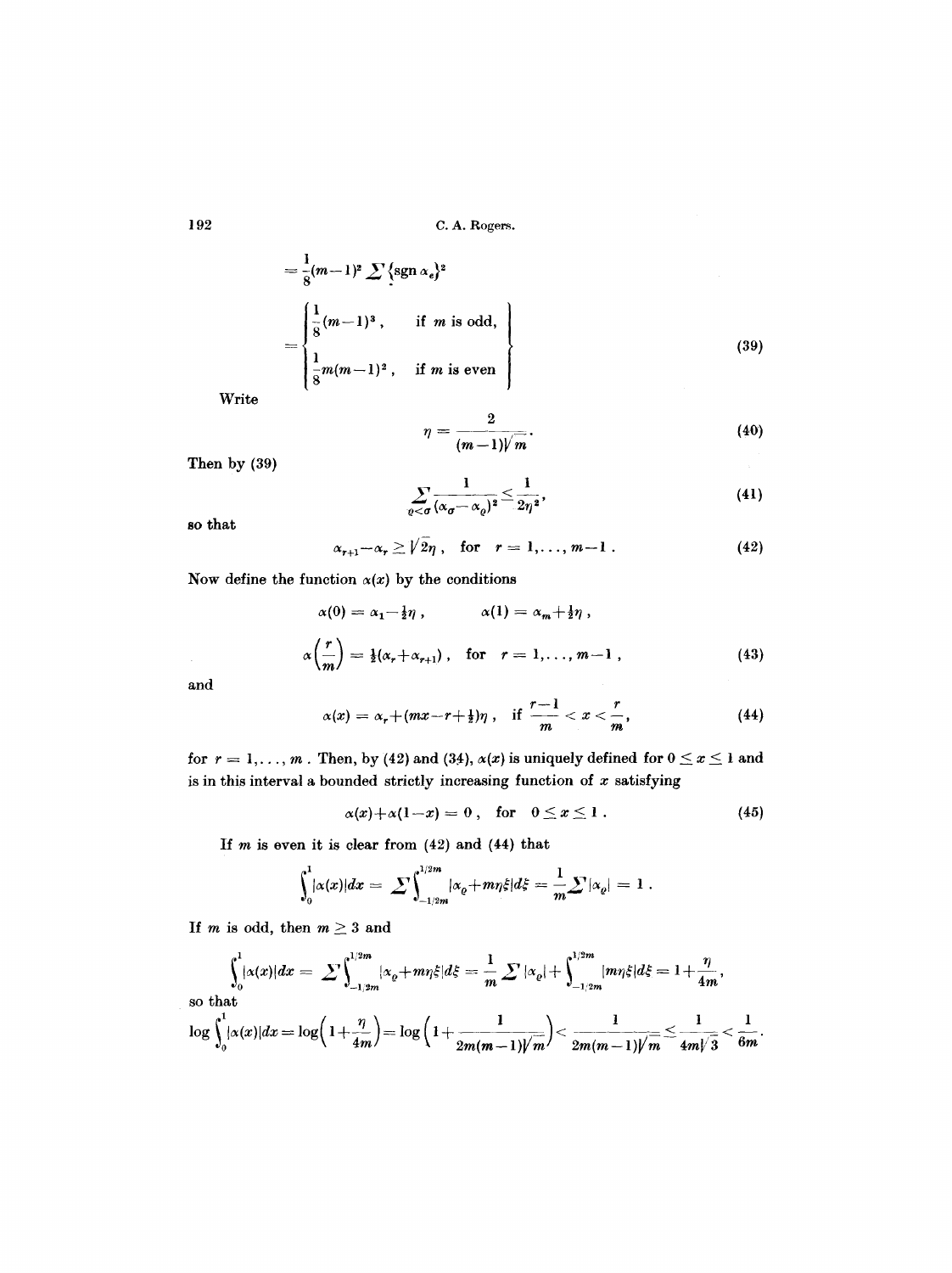Thus, in any case,

 $\log\int_{0}^{|\alpha(x)|dx}<\frac{1}{6m}$ (46)

Now, using (44),

$$
\sum_{\varrho < \sigma} \log (\alpha_{\sigma} - \alpha_{\varrho}) - m^{2} \int_{0}^{1} dx \int_{x}^{1} \log \left\{ \alpha(\xi) - \alpha(x) \right\} d\xi
$$
\n
$$
= \sum_{\varrho < \sigma} \log (\alpha_{\sigma} - \alpha_{\varrho}) - m^{2} \sum_{\varrho = 1}^{m} \int_{(\varrho - 1)/m}^{\varrho/m} dx \int_{x}^{1} \log \left\{ \alpha(\xi) - \alpha(x) \right\} d\xi
$$
\n
$$
= - \sum_{\varrho < \sigma} m^{2} \int_{(\varrho - 1)/m}^{\varrho/m} dx \int_{(\varrho - 1)/m}^{\varrho/m} \log \frac{\alpha(\xi) - \alpha(x)}{\alpha_{\sigma} - \alpha_{\varrho}} d\xi
$$
\n
$$
- \sum_{\varrho = 1}^{m} m^{2} \int_{(\varrho - 1)/m}^{\varrho/m} dx \int_{x}^{\varrho/m} \log \left\{ \alpha(\xi) - \alpha(x) \right\} d\xi
$$
\n
$$
= - \sum_{\varrho < \sigma} \int_{0}^{1} dx \int_{0}^{1} \log \left\{ 1 + \frac{\eta(\xi - x)}{\alpha_{\sigma} - \alpha_{\varrho}} \right\} d\xi
$$
\n
$$
- m \int_{0}^{1} dx \int_{x}^{1} \log \eta(\xi - x) d\xi
$$
\n
$$
= - \sum_{\varrho < \sigma} \int_{0}^{1} dx \int_{0}^{x} \log \left\{ 1 - \frac{\eta^{2} (x - \xi)^{2}}{(\alpha_{\sigma} - \alpha_{\varrho})^{2}} \right\} d\xi
$$
\n
$$
- \frac{1}{2} m \log \eta - m \int_{0}^{1} dx \int_{x}^{1} \log (\xi - x) d\xi.
$$

But, if  $0 \leq x \leq \frac{1}{2}$ ,

$$
-\log(1-x)\leq \frac{x}{1-x}\leq 2x.
$$

Hence, using (42) and (41) and writing  $x-\xi = X$ ,  $x+\xi = Y$ ,

$$
-\sum_{\varrho<\sigma}\int_{0}^{1}dx\int_{0}^{x}\log\left\{1-\frac{\eta^{2}(x-\xi)^{2}}{(\alpha_{\sigma}-\alpha_{\varrho})^{2}}\right\}d\xi
$$
\n
$$
\leq \sum_{\varrho<\sigma}\int_{0}^{1}dx\int_{0}^{x}\frac{2\eta^{2}(x-\xi)^{2}}{(\alpha_{\sigma}-\alpha_{\varrho})^{2}}d\xi
$$
\n
$$
\leq \int_{0}^{1}dx\int_{0}^{x}(x-\xi)^{2}d\xi = \frac{1}{2}\int_{0}^{1}dX\int_{x}^{2-X}X^{2}dY = \frac{1}{12}\leq \frac{1}{24}m.
$$
 (48)

**(47)**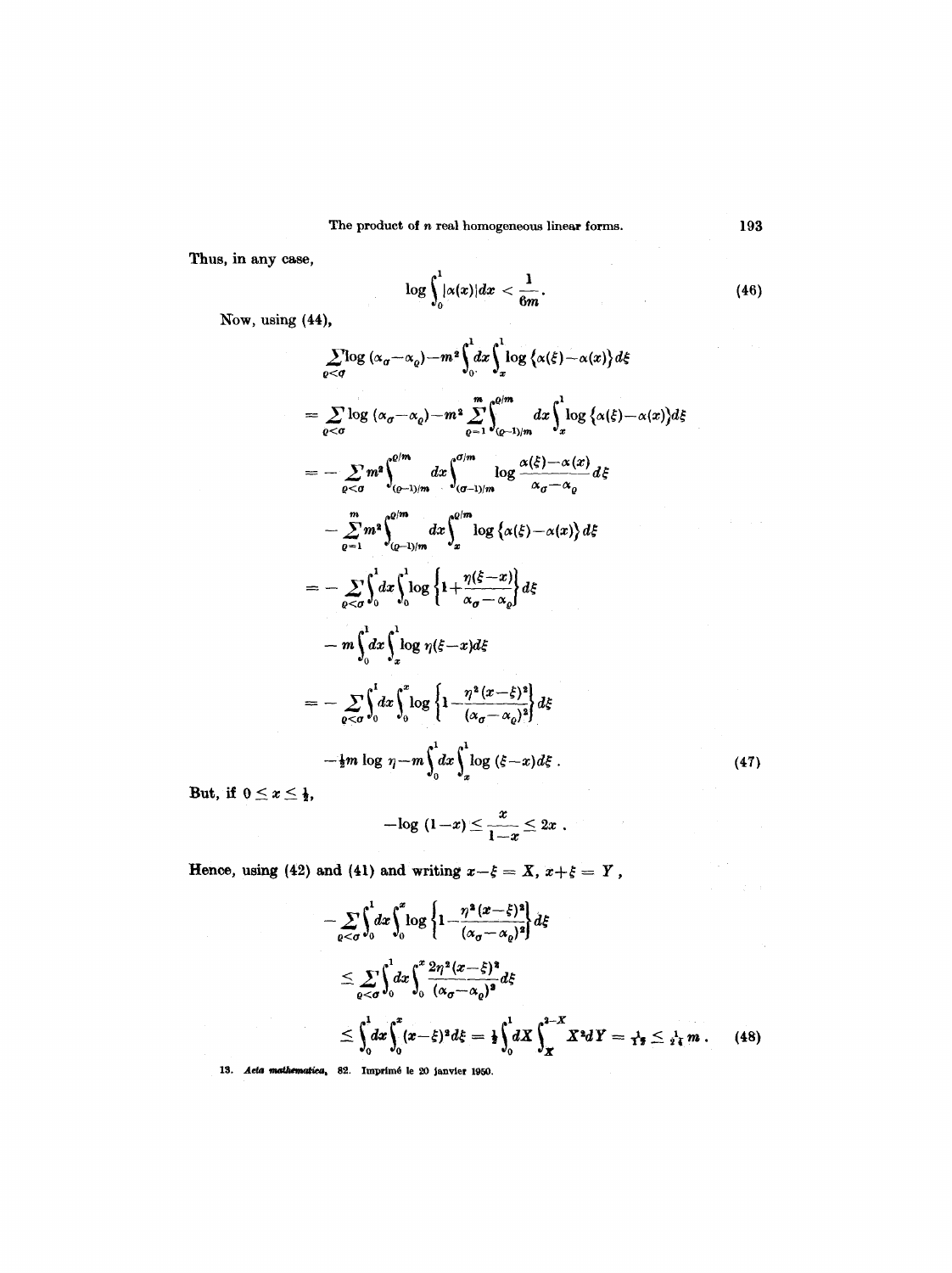Also, writing  $\xi-x=X, \xi+x=Y$ ,

$$
\int_0^1 dx \int_x^1 \log (\xi - x) d\xi = \frac{1}{2} \int_0^1 dX \int_X^{2-X} \log X dY = -\frac{3}{4}.
$$
 (49)

 $\alpha$  , where  $\alpha$  is a  $\alpha$ 

Thus, combining  $(48)$ ,  $(40)$  and  $(49)$  with  $(47)$ ,

$$
\sum_{\varrho < \sigma} \log \left( \alpha_{\sigma} - \alpha_{\varrho} \right) - m^2 \int_0^1 dx \int_x^1 \log \left\{ \alpha(\xi) - \alpha(x) \right\} d\xi
$$
\n
$$
\leq \frac{1}{2^4} m - \frac{1}{2} m \log \frac{2}{(m-1)\sqrt{m}} + \frac{3}{4} m
$$
\n
$$
= \frac{1}{2} \frac{3}{4} m + \frac{1}{4} m \log \frac{1}{4} m (m-1)^2 . \tag{50}
$$

Finally by (50), (38) and (46)

 $\hat{p} = \hat{p} \hat{p}$ 

$$
\frac{2}{m(m-1)} \sum_{\varrho < \sigma} \log (\alpha_{\sigma} - \alpha_{\varrho}) - \log \frac{1}{m} \sum |\alpha_{\varrho}|
$$
\n
$$
- \frac{m}{m-1} \int_{0}^{1} dx \int_{0}^{1} \log |\alpha(x) - \alpha(\xi)| d\xi + \frac{m}{m-1} \log \int_{0}^{1} |\alpha(x)| dx
$$
\n
$$
\leq \frac{1}{m-1} (\frac{1}{2} + \frac{1}{2} \log \frac{1}{2}m(m-1)^{2} + \frac{1}{6})
$$
\n
$$
= \frac{1}{2m-2} (\frac{7}{2} + \log \frac{1}{2}m(m-1)^{2})
$$
\n
$$
< \frac{1}{2m-2} (4 + \log \frac{1}{2}m(m-1)^{2}),
$$

so that (36) is satisfied. This. proves the lemma,

Before we determine the upper bound, for all integrable functions  $\alpha(x)$ , of the expression

$$
\frac{\exp\left\{\int_0^1 dx \int_0^1 \log |\alpha(x) - \alpha(\xi)| d\xi\right\}}{\int_0^1 |\alpha(x)| dx},
$$
\n(51)

occurring in the right hand side of (36), we investigate the properties of Wigglesworth's function  $g(x)$ . We shall see eventually that the expression (51) attains its upper bound when  $\alpha(x)$  is in a certain special relationship to  $g(x)$ .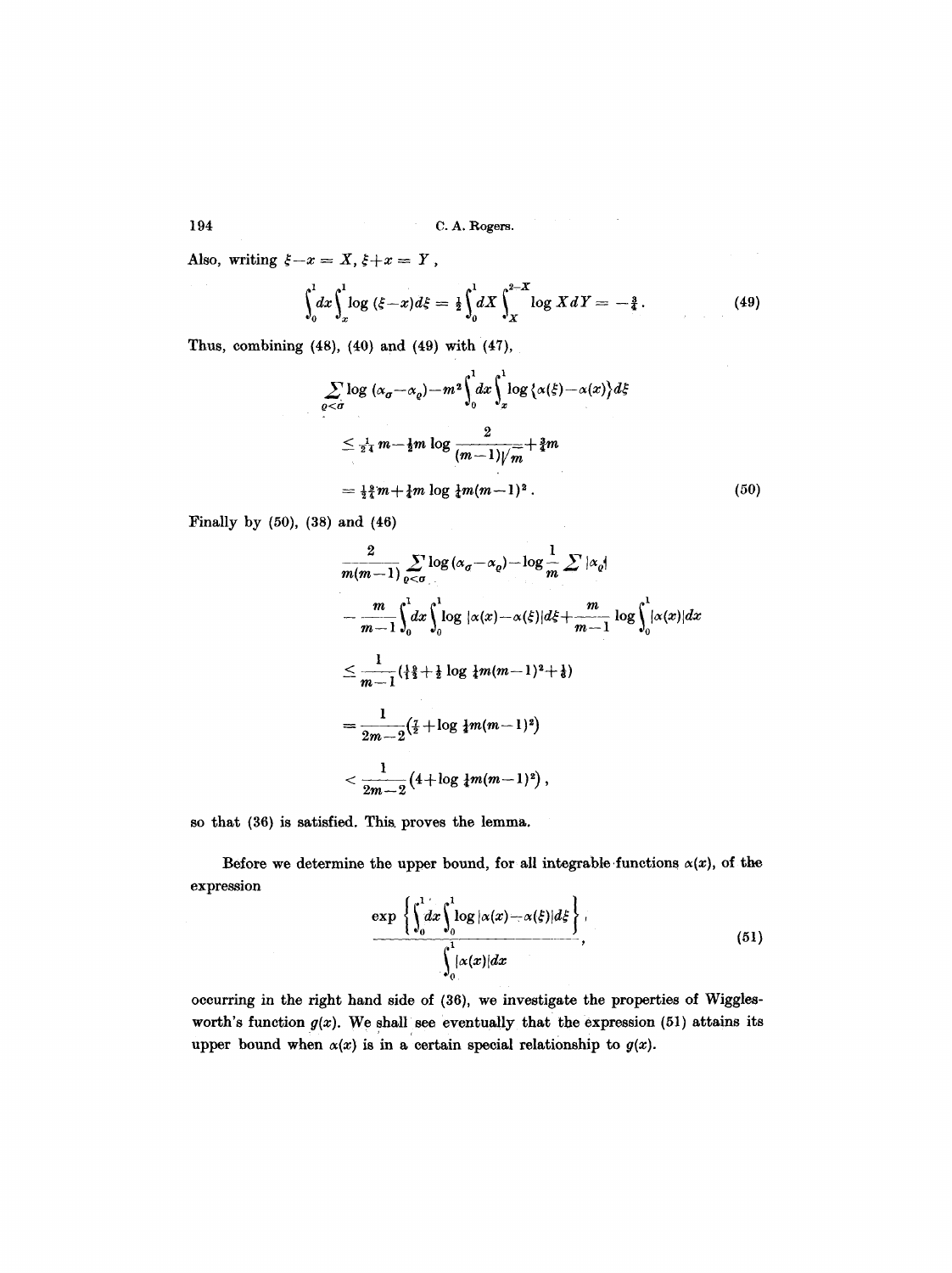**Lemma 3.** There is a strictly decreasing function  $g(x)$ , defined for  $0 \le x \le 1$ , and such that<sup>1</sup>

(a) 
$$
\int_0^1 \frac{2g(x)}{g^2(x) - g^2(\xi)} d\xi = \pi, \text{ for } 0 < x < 1,
$$
 (52)

$$
\int_0^1 g(x) dx = \frac{1}{\pi}, \qquad (53)
$$

and

(c) 
$$
\int_0^1 dx \int_0^1 \log |g^2(x) - g^2(\xi)| d\xi = -\log 4e .
$$
 (54)

 $\alpha$  ,  $\beta$  ,  $\beta_{\rm m}$ 

*Further, if 0 < x < 1,*   $\mathcal{S}^{\mathcal{S}}$  ,  $\mathcal{S}^{\mathcal{S}}$ (d)  $\frac{1}{8}(1-x)^2 < g(x) < 1$ ,  $g'(x) < -\frac{1}{10}V1-x$ , (55)<br>  $g''(x) > 0$ .

**Proof.** For all g with  $0 \leq g \leq 1$  write

$$
f(g)=\cos^{-1}g-g\,\cosh^{-1}\!\frac{1}{g},
$$

where

$$
0\leq \cos^{-1} g \leq \tfrac{1}{2}\pi\;,\quad 0\leq \cosh^{-1}\frac{1}{g}\leq +\infty\;.
$$

Then

$$
\quad \text{and} \quad
$$

$$
f(0) = \frac{1}{2}\pi, \ \ f(1) = 0
$$

$$
f'(g)=-\cosh^{-1}\frac{1}{g}.
$$

Thus, if  $0 \leq x \leq 1$ , the equation

$$
f(g) = \frac{1}{2}\pi x
$$

has a unique solution for g satisfying  $0 \leq g \leq 1$ ; we use  $g(x)$  to denote this solution. We prove that this function  $g(x)$  defined for  $0 \le x \le 1$  satisfies the requirements of the lemma. Clearly  $g(x)$  is a bounded continuous strictly decreasing function of x for  $0\leq x\leq 1$  and

$$
\frac{1}{g'(x)} = -\frac{2}{\pi} \cosh^{-1} \frac{1}{g(x)}, \quad \text{for} \quad 0 < x < 1 \; . \tag{56}
$$

Note that  $g(0) = 1$  and  $g(1) = 0$ .

<sup>&</sup>lt;sup>1</sup> We work throughout with the principal values of our integrals; we use  $g^2(x)$  to denote  $(g(x))^2$  and  $g'(x)$  to denote the derivative of  $g(x)$ .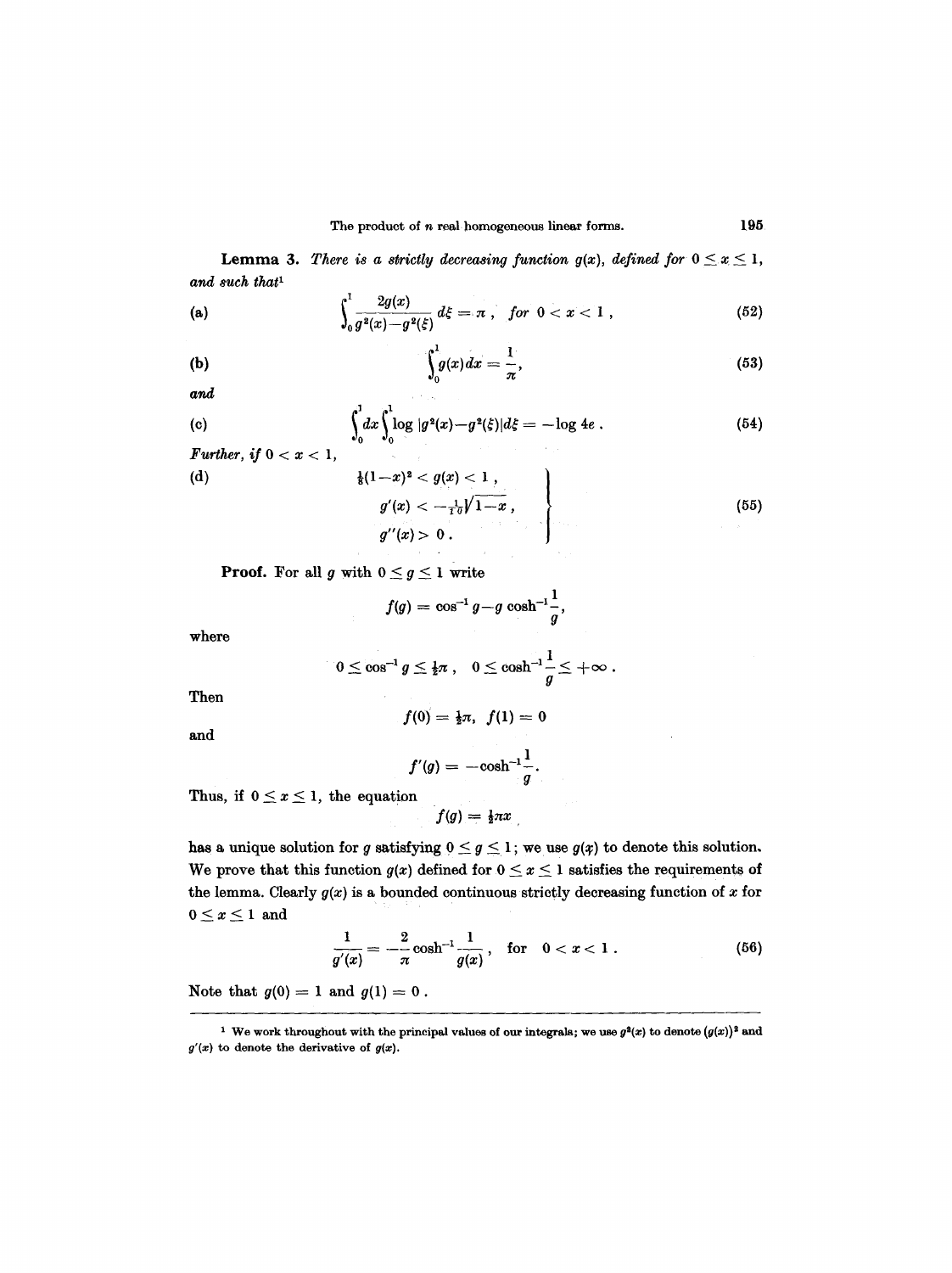Now, if  $0 < x < 1$  and  $g = g(x) \le \frac{1}{8}(1-x)^2$ , then

$$
f(g) = \cos^{-1} g - g \cosh^{-1} \frac{1}{g}
$$
  
\n
$$
\geq \cos^{-1} \frac{1}{8} (1-x)^2 - \frac{1}{8} (1-x)^2 \cosh^{-1} \frac{8}{(1-x)^2}
$$
  
\n
$$
> \frac{\pi}{2} \left\{ 1 - \frac{1}{8} (1-x)^2 \right\} - \frac{1}{8} (1-x)^2 \log \frac{16}{(1-x)^2}
$$
  
\n
$$
> \frac{1}{2} \pi - \frac{1}{4} (1-x) - \frac{1}{8} (1-x)^2 \cdot 2 \frac{4}{1-x}
$$
  
\n
$$
= \frac{1}{2} \pi x + (1-x)(\frac{1}{2} \pi - \frac{1}{4} - 1) > \frac{1}{2} \pi x.
$$

This is contrary to the definition of  $g(x)$ , and so we have

$$
\frac{1}{8}(1-x)^2 < g(x) < 1 \; \text{for} \quad 0 < x < 1 \; .
$$

Using this result in (56), if  $0 < x < 1$ ,

$$
-g'(x) = \frac{\frac{1}{2}\pi}{\cosh^{-1}\frac{1}{g(x)}} > \frac{\frac{1}{2}\pi}{\log\frac{2}{g(x)}} > \frac{\frac{1}{2}\pi}{\log\frac{16}{(1-x)^2}}
$$

$$
= \frac{\pi}{8 \log \sqrt{\frac{4}{1-x}}} > \frac{\pi}{8} \sqrt{\frac{1-x}{4}} > \frac{1}{10} \sqrt{1-x}.
$$

We have now proved the first two of the inequalities (55). The last of these inequalities can be obtained immediately by differentiating (56),

We now prove that  $g(x)$  satisfies the integral equation (52). Write

$$
\text{sech }\Theta = g(x), \quad \text{sech }\theta = g(\xi) , \qquad (57)
$$

so that by (56)

$$
\frac{d\xi}{d\theta} = \frac{dg(\xi)}{d\theta} / \frac{dg(\xi)}{d\xi} = \frac{2}{\pi} \theta \text{ sech } \theta \tanh \theta.
$$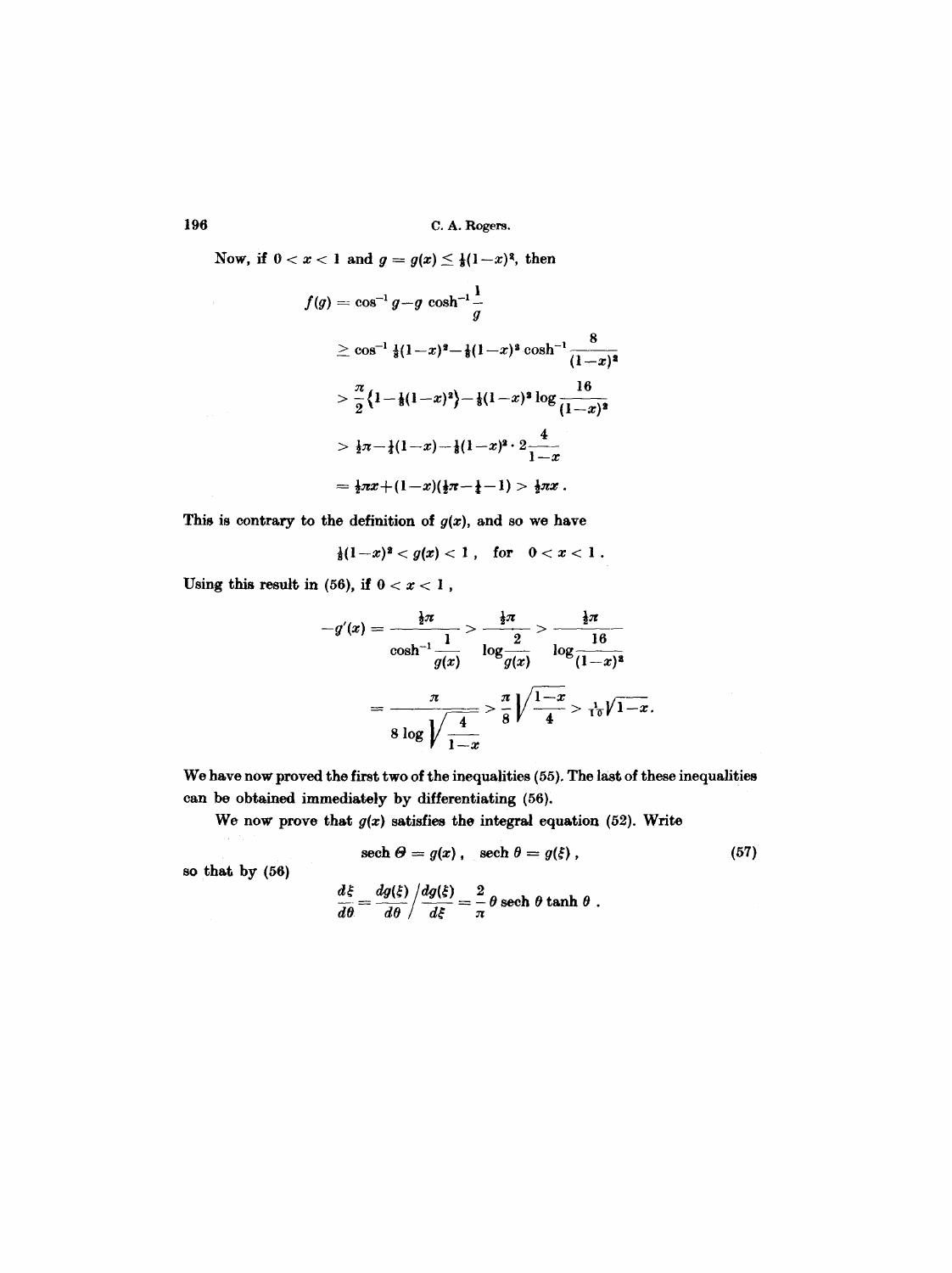The product of *n* real homogeneous linear forms. 197

$$
\int_{0}^{1} \frac{2g(x)}{g^{2}(x)-g^{2}(\xi)} d\xi = \int_{0}^{\infty} \frac{4}{\pi} \frac{\operatorname{sech} \theta \cdot \theta \operatorname{sech} \theta \tanh \theta}{\operatorname{sech}^{2} \theta - \operatorname{sech}^{2} \theta} d\theta
$$
\n
$$
= \frac{4}{\pi} \int_{0}^{\infty} \frac{\theta \sinh \theta \cosh \theta}{\cosh^{2} \theta - \cosh^{2} \theta} d\theta
$$
\n
$$
= \frac{2}{\pi} \int_{0}^{\infty} \frac{\theta \{\sinh (\theta + \theta) + \sinh (\theta - \theta)\}}{\sinh (\theta + \theta) \sinh (\theta - \theta)} d\theta
$$
\n
$$
= \frac{2}{\pi} \int_{0}^{\infty} \left\{ \frac{\theta}{\sinh (\theta + \theta)} - \frac{\theta}{\sinh (\theta - \theta)} \right\} d\theta
$$
\n
$$
= \frac{2}{\pi} \int_{-\infty}^{\infty} \frac{\theta}{\sinh (\theta + \theta)} d\theta
$$
\n
$$
= \frac{2}{\pi} \int_{-\infty}^{\infty} \frac{\theta}{\sinh \theta} d\theta
$$
\n
$$
= \pi .
$$
\n(58)

Also, by the substitution (57) and integration by parts,

 $\mathcal{L}(\mathcal{I})$  , where  $\mathcal{L}(\mathcal{I})$  is a subset of the set of  $\mathcal{I}(\mathcal{I})$ 

$$
\int_0^1 g(\xi) d\xi = \frac{2}{\pi} \int_0^\infty \theta \operatorname{sech}^2 \theta \tanh \theta d\theta
$$

$$
= \frac{1}{\pi} \int_0^\infty \operatorname{sech}^2 \theta d\theta = \frac{1}{\pi}.
$$
 (59)

We have now to evaluate the double integral (54). Writing  $g(x) = y$ ,  $g(\xi) = \eta$ , integrating by parts and using the substitutions  $y = \sin \Phi = \text{sech }\Theta, \eta = \sin \varphi =$ sech  $\theta$ , we have

$$
\int_{0}^{1} \log |g^{2}(x)-g^{2}(\xi)| d\xi = \frac{2}{\pi} \int_{0}^{1} \cosh^{-1} \frac{1}{\eta} \log |y^{2}-\eta^{2}| d\eta
$$
  
\n
$$
= \frac{2}{\pi} \int_{0}^{1} \frac{1}{\eta \sqrt{1-\eta^{2}}} \{(\eta+y) \log |\eta+y|+(\eta-y) \log |\eta-y| - 2\eta\} d\eta
$$
  
\n
$$
= \frac{2}{\pi} \int_{0}^{1} \frac{1}{\sqrt{1-\eta^{2}}} \{ \log |\eta^{2}-y^{2}| - 2 \} d\eta + \frac{2y}{\pi} \int_{0}^{1} \frac{1}{\eta \sqrt{1-\eta^{2}}} \log \left| \frac{\eta+y}{\eta-y} \right| d\eta
$$
  
\n
$$
= \frac{2}{\pi} \int_{0}^{\pi/2} \{ \log |\sin^{2} \varphi - \sin^{2} \varphi| - 2 \} d\varphi + \frac{2g(x)}{\pi} \int_{0}^{\infty} \log |\frac{\text{sech } \theta + \text{sech } \Theta}{\text{sech } \theta - \text{sech } \Theta} | d\theta. \quad (60)
$$

Hence

Žγ.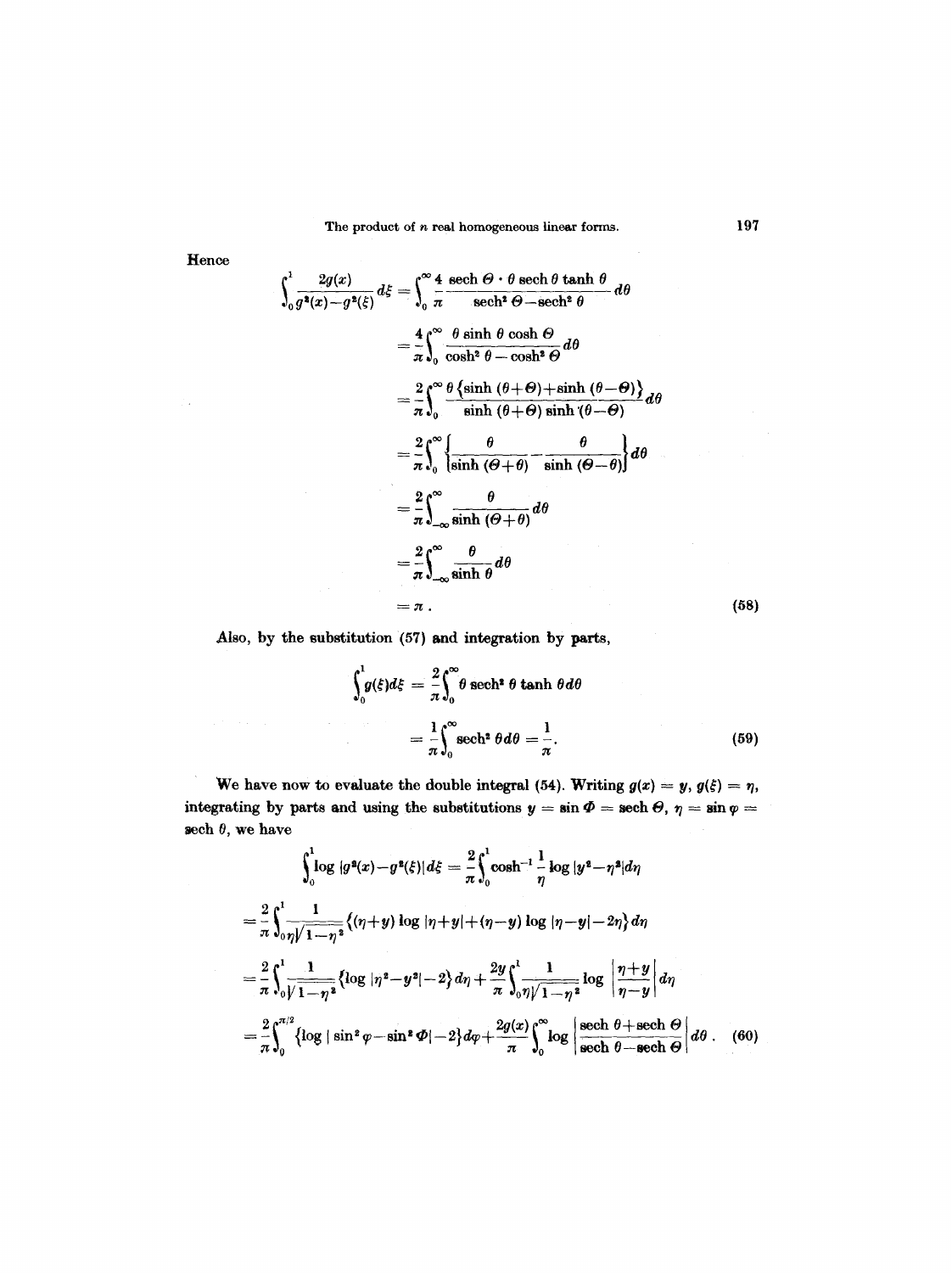Now

$$
\int_0^{\pi/2} \log|\sin^2 \varphi - \sin^2 \varPhi| d\varphi = \int_0^{\pi/2} \log|\sin(\varphi + \varPhi) \sin(\varphi - \varPhi)| d\varphi
$$
  
=  $\frac{1}{2} \int_0^{\pi/2} {\log \sin^2 (\varPhi + \varphi) + \log \sin^2 (\varPhi - \varphi)} d\varphi$   
=  $\frac{1}{2} \int_0^{\pi} \log \sin^2 \varphi d\varphi = -\pi \log 2$ . (61)

But also, integrating by parts and using (58),

$$
\int_0^\infty \log \left| \frac{\text{sech }\theta + \text{sech }\Theta}{\text{sech }\theta - \text{sech }\Theta} \right| d\theta = \int_0^\infty \frac{2\theta \text{ sech }\theta \text{ tanh }\theta \text{ sech }\Theta}{\text{sech }^2\theta - \text{sech }^2\theta} d\theta = \frac{1}{2}\pi^2. \tag{62}
$$

Substituting from (61) and (62) into (60),

$$
\int_0^1 \log |g^2(x) - g^2(\xi)| d\xi = -2 \log 2 - 2 + \pi g(x) .
$$

Integrating this result with respect to  $x$  and using (59) we have

$$
\int_0^1 dx \int_0^1 \log |g^2(x) - g^2(\xi)| d\xi = -\log 4 - 2 + \pi \int_0^1 g(x) dx = -\log 4e . \tag{63}
$$

We have now proved that  $g(x)$  satisfies all the requirements of the lemma.

Lemma 4. Suppose  $\alpha(x)$  is a bounded strictly increasing function satisfying

 $\alpha(x)+\alpha(1-x) = 0$ 

for 
$$
0 \le x \le 1
$$
. Then  

$$
\frac{\exp\left\{\int_0^1 dx \int_0^1 \log |\alpha(x) - \alpha(\xi)| d\xi\right\}}{\int_0^1 |\alpha(x)| dx} \le \frac{\pi}{2\sqrt{e}}.
$$
(64)

**Proof.** Write  $\delta(x) = -\alpha(\frac{1}{2}x)$ . Then  $\delta(x)+\delta(2-x) = 0$  for  $0 \le x \le 2$  and

$$
\int_0^1 |\alpha(x)| \, dx = \tfrac{1}{2} \int_0^2 |\delta(x)| \, dx = \int_0^1 \delta(x) \, dx \, . \tag{65}
$$

Further

 $\bar{\psi}$ 

**198**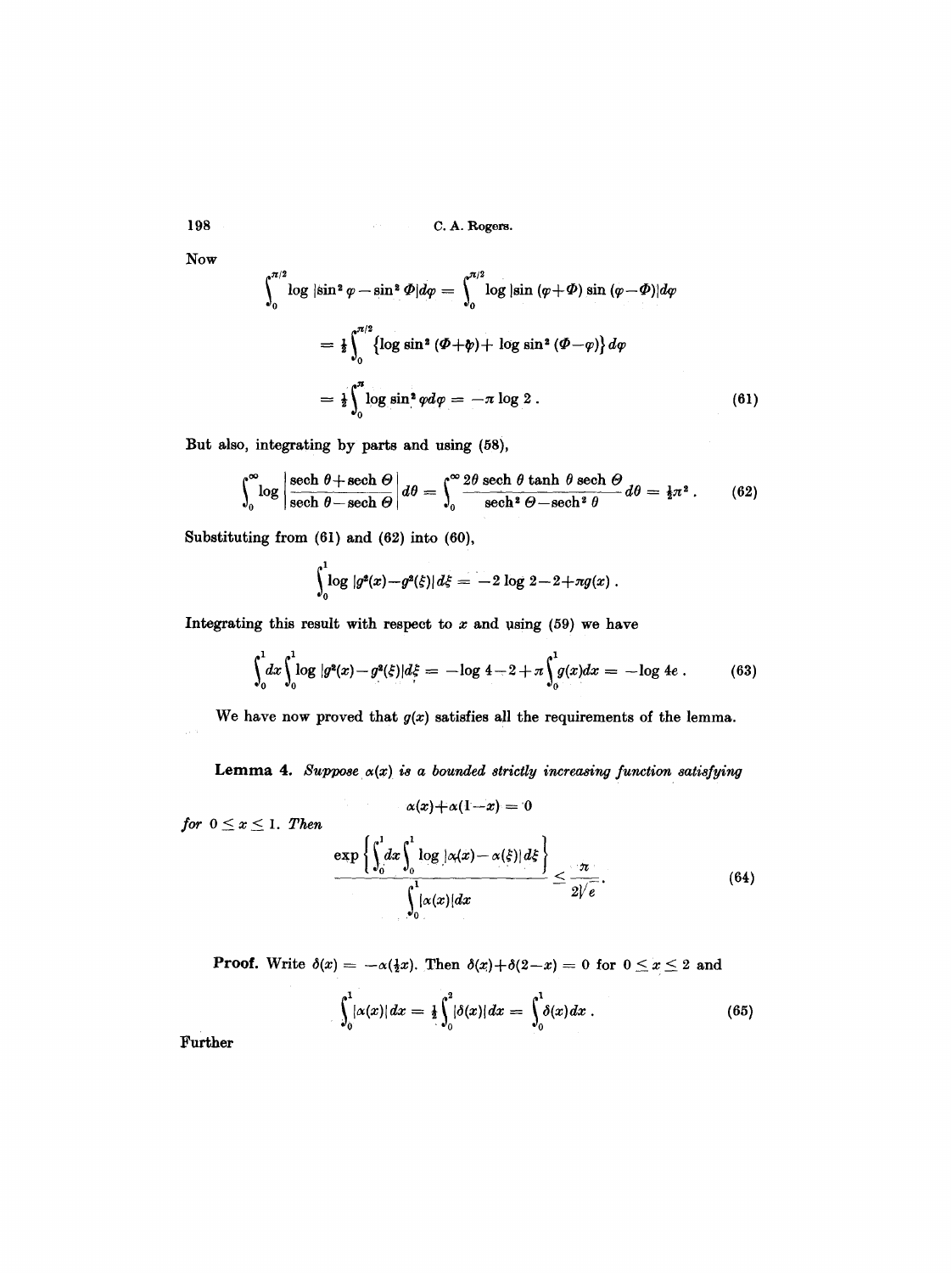The product of *n* real homogeneous linear forms. 199

$$
\int_{0}^{1} dx \int_{0}^{1} \log |\alpha(x) - \alpha(\xi)| d\xi
$$
\n
$$
= \frac{1}{4} \int_{0}^{2} dx \int_{0}^{2} \log |\delta(x) - \delta(\xi)| d\xi
$$
\n
$$
= \frac{1}{4} \left\{ \int_{0}^{1} dx \int_{0}^{1} + \int_{0}^{1} dx \int_{1}^{2} + \int_{1}^{2} dx \int_{0}^{1} + \int_{1}^{2} dx \int_{1}^{2} \log |\delta(x) - \delta(\xi)| d\xi \right\}
$$
\n
$$
= \frac{1}{4} \int_{0}^{1} dx \int_{0}^{1} \log |\delta^{2}(x) - \delta^{2}(\xi)|^{2} d\xi
$$
\n
$$
= \frac{1}{2} \int_{0}^{1} dx \int_{0}^{1} \log |\delta^{2}(x) - \delta^{2}(\xi)| d\xi . \qquad (66)
$$

Thus, by  $(65)$  and  $(66)$ ,

$$
\frac{\exp\left\{\int_0^1 dx \int_0^1 \log |\alpha(x) - \alpha(\xi)| d\xi\right\}}{\int_0^1 |\alpha(x)| dx} = \frac{\exp\left\{\frac{1}{2} \int_0^1 dx \int_0^1 \log |\delta^2(x) - \delta^2(\xi)| d\xi\right\}}{\int_0^1 \delta(x) dx}.
$$
(67)

We use  $g(x)$  to denote the function of Lemma 3. By using first the inequality of  $\gamma$ the arithmetic and geometric means and then its integral analogue, we obtain

$$
\frac{1}{2}\int_0^1 dx \int_0^1 \log |\delta^2(x) - \delta^2(\xi)| d\xi - \frac{1}{2}\int_0^1 dx \int_0^1 \log |g^2(x) - g^2(\xi)| d\xi
$$
\n
$$
= \int_0^1 dx \int_0^1 \frac{1}{2} \left[ \log \left\{ \frac{\delta(x) + \delta(\xi)}{\overline{g(x) + g(\xi)}} \right\} + \log \left\{ \frac{\delta(x) - \delta(\xi)}{\overline{g(x) - g(\xi)}} \right\} \right] d\xi
$$
\n
$$
\leq \int_0^1 dx \int_0^1 \log \frac{1}{2} \left\{ \frac{\delta(x) + \delta(\xi)}{\overline{g(x) + g(\xi)} + \frac{\delta(x) - \delta(\xi)}{\overline{g(x) - g(\xi)}} \right\} d\xi
$$
\n
$$
\leq \log \left[ \int_0^1 dx \int_0^1 \frac{1}{2} \left\{ \frac{\delta(x) + \delta(\xi)}{\overline{g(x) + g(\xi)} + \frac{\delta(x) - \delta(\xi)}{\overline{g(x) - g(\xi)}} \right\} d\xi \right]
$$
\n
$$
= \log \left[ \int_0^1 dx \int_0^1 \frac{\delta(x)g(x) - \delta(\xi)g(\xi)}{g^2(x) - g^2(\xi)} d\xi \right]. \tag{68}
$$

We now establish the formula

$$
\int_0^1 dx \int_0^1 \frac{\delta(x)g(x) - \delta(\xi)g(\xi)}{g^2(x) - g^2(\xi)} d\xi = \int_0^1 dx \int_0^1 \frac{2\delta(x)g(x)}{g^2(x) - g^2(\xi)} d\xi \tag{69}
$$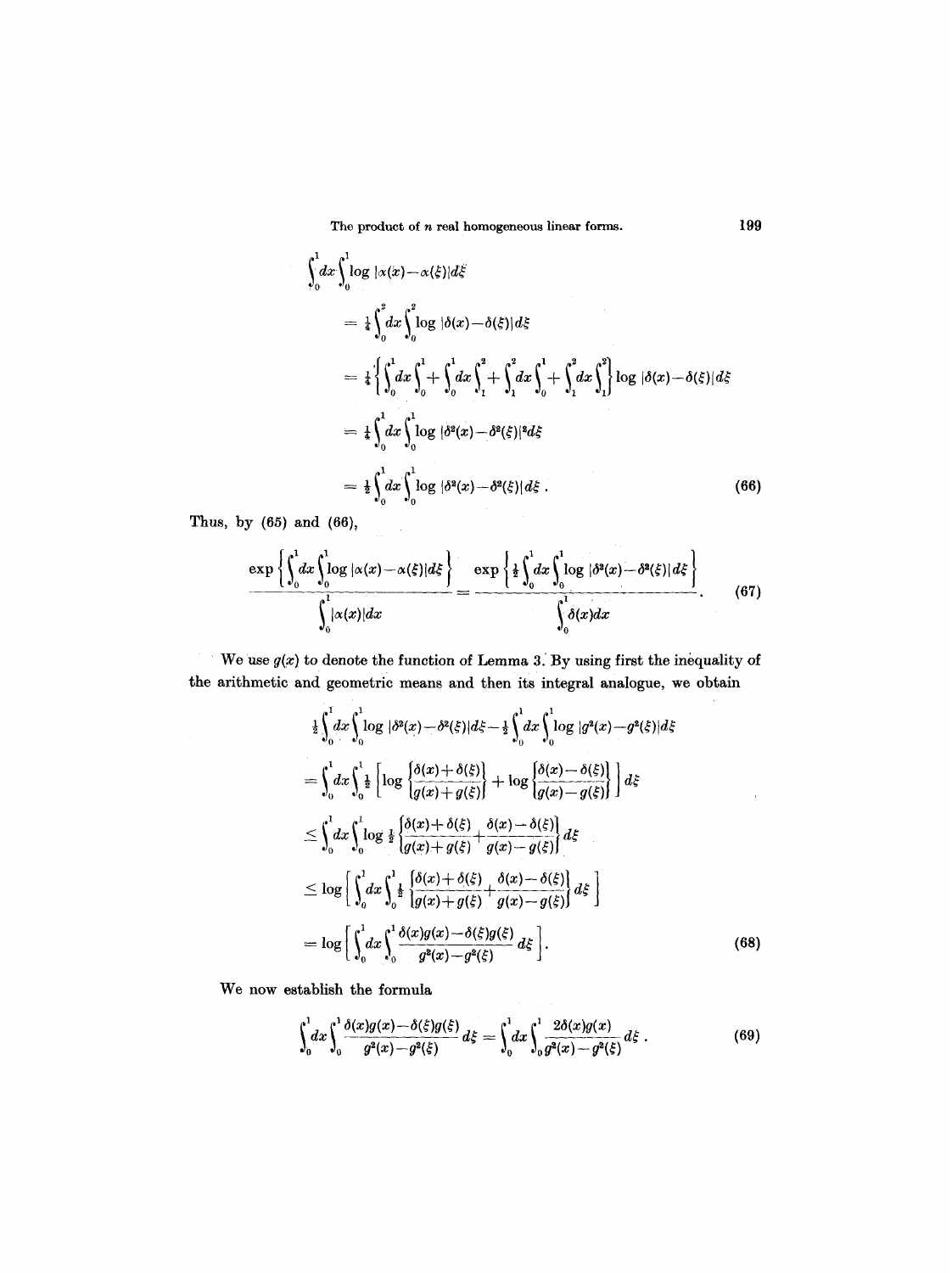Owing to the singularity in the integrand the necessary change in the order of the integrations needs a special justification. As the integrand of the following integral is positive, if  $x + \xi$ , we have

$$
\int_{0}^{1} dx \int_{0}^{1} \frac{\delta(x)g(x) - \delta(\xi)g(\xi)}{g^{2}(x) - g^{2}(\xi)} d\xi
$$
\n
$$
= \lim_{\varepsilon \to +0} \int_{0 \le x \le 1} dx \int_{0 \le \xi \le 1} \frac{\delta(x)g(x) - \delta(\xi)g(\xi)}{g^{2}(x) - g^{2}(\xi)} d\xi
$$
\n
$$
= \lim_{\varepsilon \to +0} \int_{0 \le x \le 1} dx \int_{0 \le \xi \le 1} \frac{2\delta(x)g(x)}{g^{2}(x) - g^{2}(\xi)} d\xi
$$
\n
$$
= \lim_{\varepsilon \to +0} \left\{ \int_{0}^{1} dx \int_{0}^{1} - \int_{0}^{1} dx \int_{\max(0, x - \varepsilon)}^{\min(1, x + \varepsilon)} \frac{2\delta(x)g(x)}{g^{2}(x) - g^{2}(\xi)} d\xi \right\}
$$
\n
$$
= \int_{0}^{1} dx \int_{0}^{1} \frac{2\delta(x)g(x)}{g^{2}(x) - g^{2}(\xi)} d\xi
$$
\n
$$
= \int_{0}^{1} dx \int_{0}^{1} \frac{2\delta(x)g(x)}{g^{2}(x) - g^{2}(\xi)} d\xi
$$
\n
$$
= \int_{0}^{1} dx \int_{0}^{1} \frac{2\delta(x)g(x)}{g^{2}(x) - g^{2}(\xi)} d\xi
$$

$$
-\lim_{\varepsilon\to+0}\int_0^1\left[\left\{\int_{\max(0,\,x-\varepsilon)}^{\max(0,\,x-\varepsilon,\,2x-1)}+\int_{\max(0,\,x-\varepsilon,\,2x-1)}^{\min(1,\,x+\varepsilon,\,2x)}+\int_{\min(1,\,x+\varepsilon,\,2x)}^{\min(1,\,x+\varepsilon)}\right\}\frac{2\delta(x)g(x)}{g^2(x)-g^2(\xi)}d\xi\right]dx. \tag{70}
$$

Now, by (55), if  $0 < x \leq \zeta < 1$  and  $0 < \xi \leq \zeta$  and  $x \neq \xi$ , we have

$$
\left|\frac{2\delta(x)g(x)}{g^2(x)-g^2(\xi)}\right|\leq \left|\frac{2\delta(1)}{g(x)-g(\xi)}\right|\leq \frac{2\delta(1)}{|x-\xi| \, |g'(\zeta)|}\leq \frac{20\delta(1)}{|x-\xi|/\sqrt{1-\zeta}}.
$$

Hence, if  $\varepsilon$  is sufficiently small,

 $\sigma$  and

$$
0 \leq \int_0^1 dx \int_{\max(0, x-\epsilon)}^{\max(0, x-\epsilon, 2x-1)} \frac{2\delta(x)g(x)}{g^2(\xi)-g^2(x)} d\xi
$$
  
= 
$$
\int_{1-\epsilon}^1 dx \int_{x-\epsilon}^{2x-1} \frac{2\delta(x)g(x)}{g^2(\xi)-g^2(x)} d\xi
$$
  

$$
\leq 20\delta(1) \int_{1-\epsilon}^1 \frac{dx}{\sqrt{1-x}} \int_{x-\epsilon}^{2x-1} \frac{d\xi}{x-\xi}
$$
  
= 
$$
20\delta(1) \int_{1-\epsilon}^1 \frac{1}{\sqrt{1-x}} \log \frac{\epsilon}{1-x} dx
$$
  
= 
$$
80\delta(1) \sqrt{\epsilon}.
$$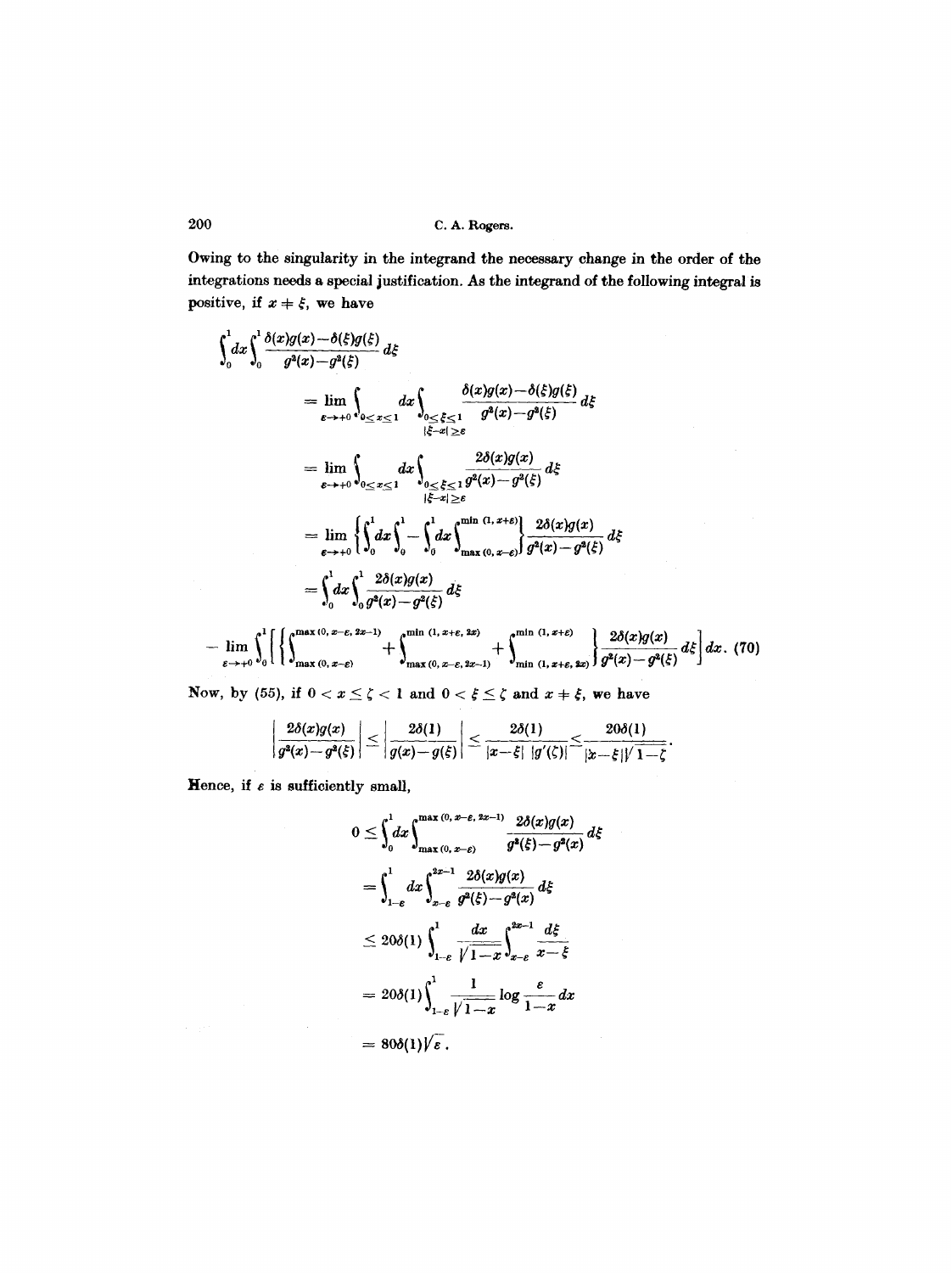The product of *n* real homogeneous linear forms. 201

Thus

and

$$
\lim_{\varepsilon \to +0} \int_0^1 dx \int_{\max(0, x-\varepsilon)}^{\max(0, x-\varepsilon, 2x-1)} \frac{2\delta(x)g(x)}{g^2(\xi)-g^2(x)} d\xi = 0.
$$
 (71)

A similar (but simpler) calculation shows that

$$
\lim_{\varepsilon \to +0} \int_0^1 dx \int_{\min(1, x+\varepsilon, 2x)}^{\min(1, x+\varepsilon)} \frac{2\delta(x)g(x)}{g^2(x)-g^2(\xi)} d\xi = 0 \ . \tag{72}
$$

 $\mathcal{L}$ 

 $\bar{\beta}$ 

It is clear from (52) that the integral

$$
\int_0^1 dx \int_0^1 \frac{2\delta(x)g(x)}{g^2(x)-g^2(\xi)} d\xi
$$

is finite. Also it is clear from the above estimate for the integrand that the integrals

$$
\begin{aligned}\n&\left\{\int_{\epsilon}^{1} dx \int_{0}^{x-\epsilon} + \int_{0}^{1-\epsilon} dx \int_{x+\epsilon}^{1} \frac{2\delta(x)g(x)}{g^2(x) - g^2(\xi)} d\xi\right\}, \\
&\int_{0}^{1} dx \int_{\max(0, x-\epsilon)}^{\max(0, x-\epsilon, 2x-1)} \frac{2\delta(x)g(x)}{g^2(x) - g^2(\xi)} d\xi. \\
&\int_{0}^{1} dx \int_{\min(1, x+\epsilon, 2x)}^{\min(1, x+\epsilon)} \frac{2\delta(x)g(x)}{g^2(x) - g^2(\xi)} d\xi.\n\end{aligned}
$$

are all finite. Thus the integral

$$
\int_0^1 dx \int_{\max(0, x-\varepsilon, 2x-1)}^{\min(1, x+\varepsilon, 2x)} \frac{2\delta(x)g(x)}{g^2(x)-g^2(\xi)} d\xi
$$

is finite. But, if  $0 < x < 1$ , we have

$$
\int_{\max(0, x-\epsilon, 2x)}^{\min(1, x+\epsilon, 2x)} \frac{2\delta(x)g(x)}{g^2(x)-g^2(\xi)} d\xi
$$
  
= 
$$
\int_{x-\min(x, \epsilon, 1-x)}^{x+\min(x, \epsilon, 1-x)} \frac{2\delta(x)g(x)}{g^2(x)-g^2(\xi)} d\xi
$$
  
= 
$$
2\delta(x)g(x)\int_0^{\min(x, \epsilon, 1-x)} \frac{g^2(x+\eta)-2g^2(x)+g^2(x-\eta)}{\{g^2(x)-g^2(x+\eta)\}\{g^2(x-\eta)-g^2(x)\}} d\eta.
$$

By (55), the integrand of the integral on the right hand side is positive; and so, for each fixed value of x with  $0 < x < 1$  the integral is a decreasing function of  $\varepsilon$  tending to the limit zero as  $\varepsilon$  tends to zero through positive values. Hence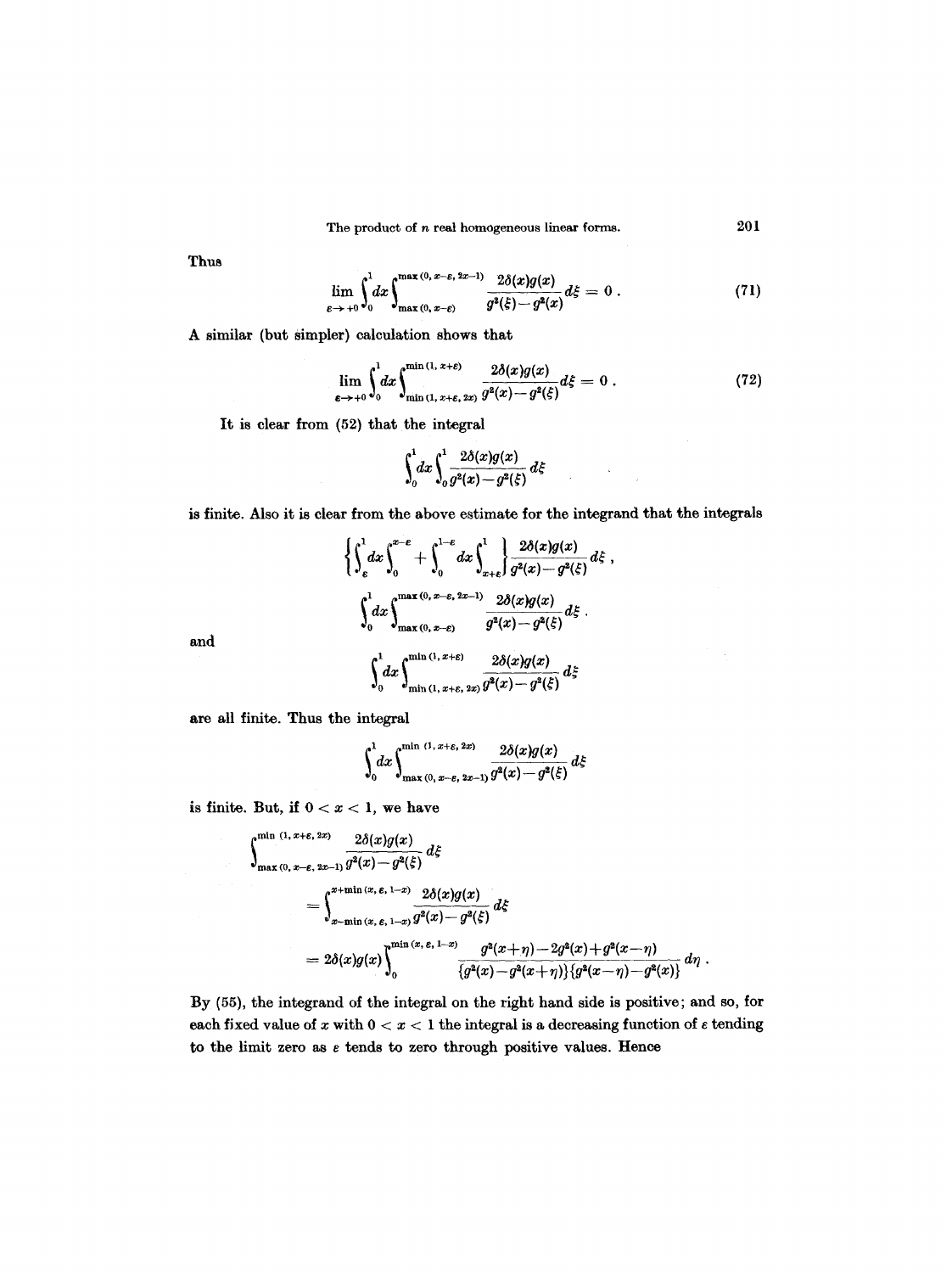$$
\lim_{\varepsilon \to +0} \int_0^1 dx \int_{\max(0, x-\varepsilon, 2x-1)}^{\min(1, x+\varepsilon, 2x)} \frac{2\delta(x)g(x)}{g^2(x)-g^2(\xi)} d\xi = 0.
$$
 (73)

Using (71), (72) and (73) in (70) we obtain (69).

Now, using the result (52) of Lemma 3,

$$
\int_0^1 dx \int_0^1 \frac{2\delta(x)g(x)}{g^2(x)-g^2(\xi)} d\xi = \pi \int_0^1 \delta(x) dx.
$$

Combining this with  $(68)$  and  $(69)$  and using the result  $(54)$  of Lemma 3, we obtain

$$
\tfrac{1}{2}\int_0^1 dx \int_0^1 \log |\delta^2(x) - \delta^2(\xi)| d\xi \leq \log \left[\frac{\pi}{2\sqrt{e}}\int_0^1 \delta(x) dx\right].
$$

Hence, by (67),

$$
\frac{\exp\left\{\int_0^1 dx \int_0^1 \log |\alpha(x) - \alpha(\xi)| d\xi\right\}}{\int_0^1 |\alpha(x)| dx} \leq \frac{\pi}{2\sqrt{e}}.
$$

This proves the lemma.

**Lemma 5.** For any numbers  $z_1, \ldots, z_m$ , which do not all vanish,

$$
\frac{\left\{\prod_{\varrho < \sigma} |z_{\sigma} - z_{\varrho}| \right\}^{2/(m(m-1))}}{m} \leq \left(\frac{e^3 \pi^2 m (m-1)^2}{16}\right)^{1/(2m-2)} \frac{\pi}{2 \sqrt{e}}.\tag{74}
$$

Proof. The inequality (74) is an immediate consequence of Lemmas 1, 2 and 4.

Although it is not necessary for the proof of the main result of this paper, the following lemma seems to be of sufficient intrinsic interest to warrant its inclusion, partly because it is the integral analogue of the inequality (74) and partly because the constant is best possible.

Lemma 6. For any function  $\alpha(x)$ , which is integrable in the Lebesgue sense over *the interval* (0, 1),

$$
\exp\left\{\int_0^1 dx \int_0^1 \log |\alpha(x) - \alpha(\xi)| d\xi\right\} \leq \frac{\pi}{2\sqrt{e}} \int_0^1 |\alpha(x)| dx \ . \tag{75}
$$

*Further* (75) is satisfied with equality for a certain function  $\alpha(x)$  which is not null.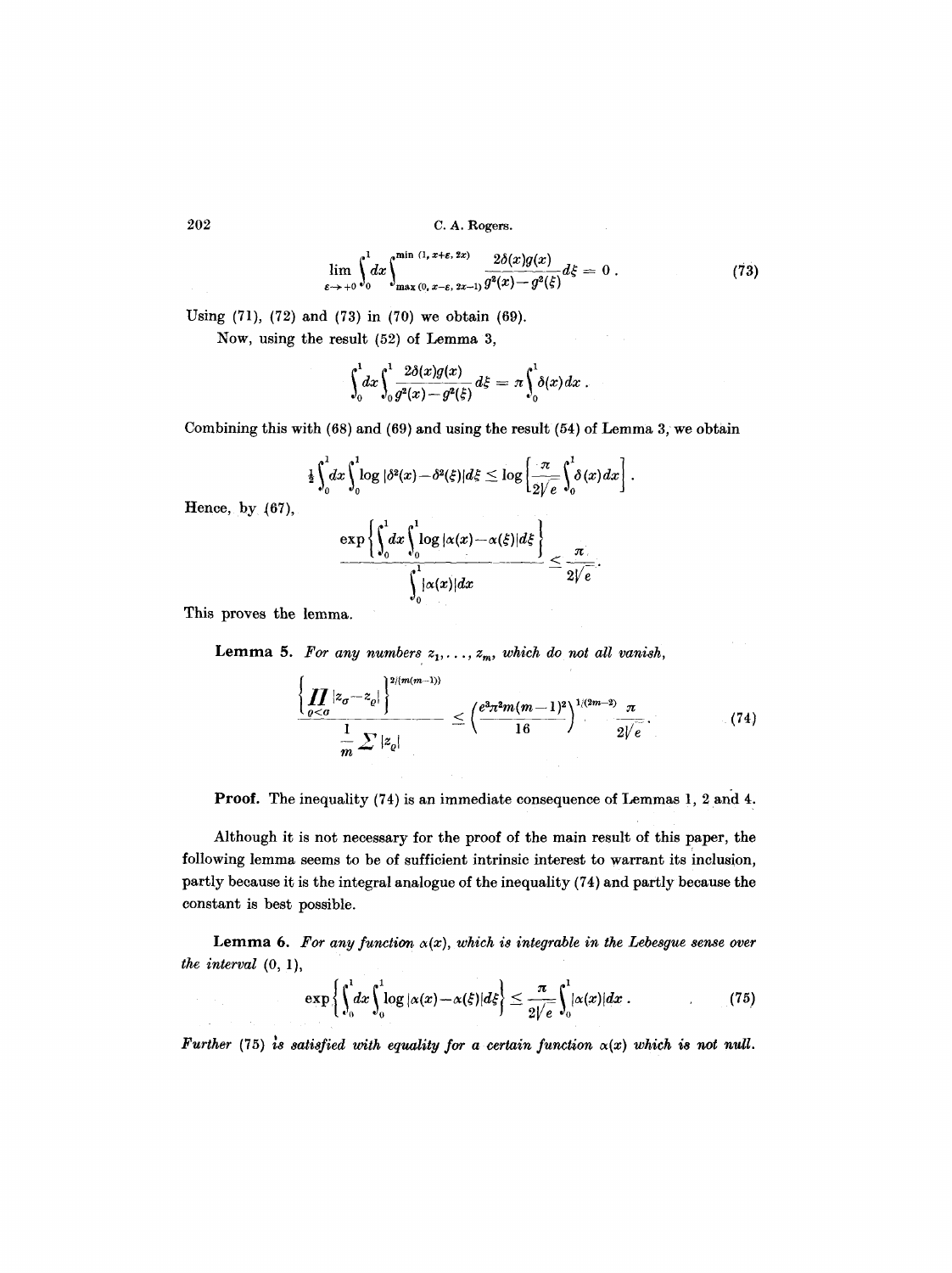**Proof.** We introduce a function  $\beta(x)$ , which may be regarded as a rearrangement<sup>1</sup> of the values assumed by  $\alpha(x)$  in increasing order. Let  $m(a)$  be the measure of the set  $E_1(a)$  of numbers x with  $0 \le x \le 1$  for which  $\alpha(x) \le a$ . Then the set  $E_1(a)$  and the function  $m(a)$  do not decrease as a increases. Let  $\beta(x)$  be the lower bound of the numbers a for which  $m(a) \geq x$ . Then  $\beta(x)$  is defined for  $0 < x < 1$  and is a nondecreasing function of x.

If  $\beta(x)$  has the constant value  $\beta$  for  $x_1 \leq x \leq x_2$ , where  $0 \leq x_1 < x_2 \leq 1$ , then

$$
m(a) < x_1 \,, \quad \text{if} \quad a < \beta \,,
$$
\n
$$
m(b) \geq x_2 \,, \quad \text{if} \quad b > \beta \,.
$$

Thus the measure of the set  $E_1(b) - E_1(a)$  is at least  $x_2 - x_1$  if  $a < \beta < b$ . Uonsequently  $\alpha(x)$  assumes the value  $\beta$  for a set of points x with  $0 \le x \le 1$  of measure at least  $x_2-x_1$ . This would imply that

$$
\int_0^1 dx \int_0^1 \log |\alpha(x) - \alpha(\xi)| d\xi = -\infty,
$$

and in this case (75) is satisfied trivially.

We may suppose now that  $f(x)$  is a strictly increasing function for  $0 < x < 1$ and that  $\alpha(x)$  does not assume any constant value in a set of positive measure. Consider the sets  $E_1(a)$ ,  $E_2(a)$ ,  $E_3(a)$ ,  $E_4(a)$  defined for any real number a to be the sets of numbers  $x$  with  $0 < x < 1$  for which

$$
(1) \ \alpha(x) \leq a ,
$$

$$
(2) \ \alpha(x) < a ,
$$

$$
(3) \ \beta(x) \leq a ,
$$

$$
(4) \ \beta(x) < a ,
$$

respectively. Clearly  $E_1(a)$  and  $E_2(a)$  both have measure  $m(a)$ . Also, as  $\beta(x)$  is strictly increasing,  $E_3(a)$  and  $E_4(a)$  have the same measure; and from the definition of  $\beta(x)$ it is clear that  $E_3(a)$  is the set of points *x* with  $0 \le x \le m(a)$ . Hence all the four sets  $E_1(a)$ ,  $E_2(a)$   $E_3(a)$ ,  $E_4(a)$  have the same measure. Consequently

$$
\int_0^1 |\alpha(x)| dx = \int_0^1 |\beta(x)| dx \qquad (76)
$$

and

 $\epsilon^{-1}$ 

<sup>&</sup>lt;sup>1</sup> See Hardy, Littlewood and Pólya, *Inequalities*, (Cambridge 1934), § 10.12, page 276.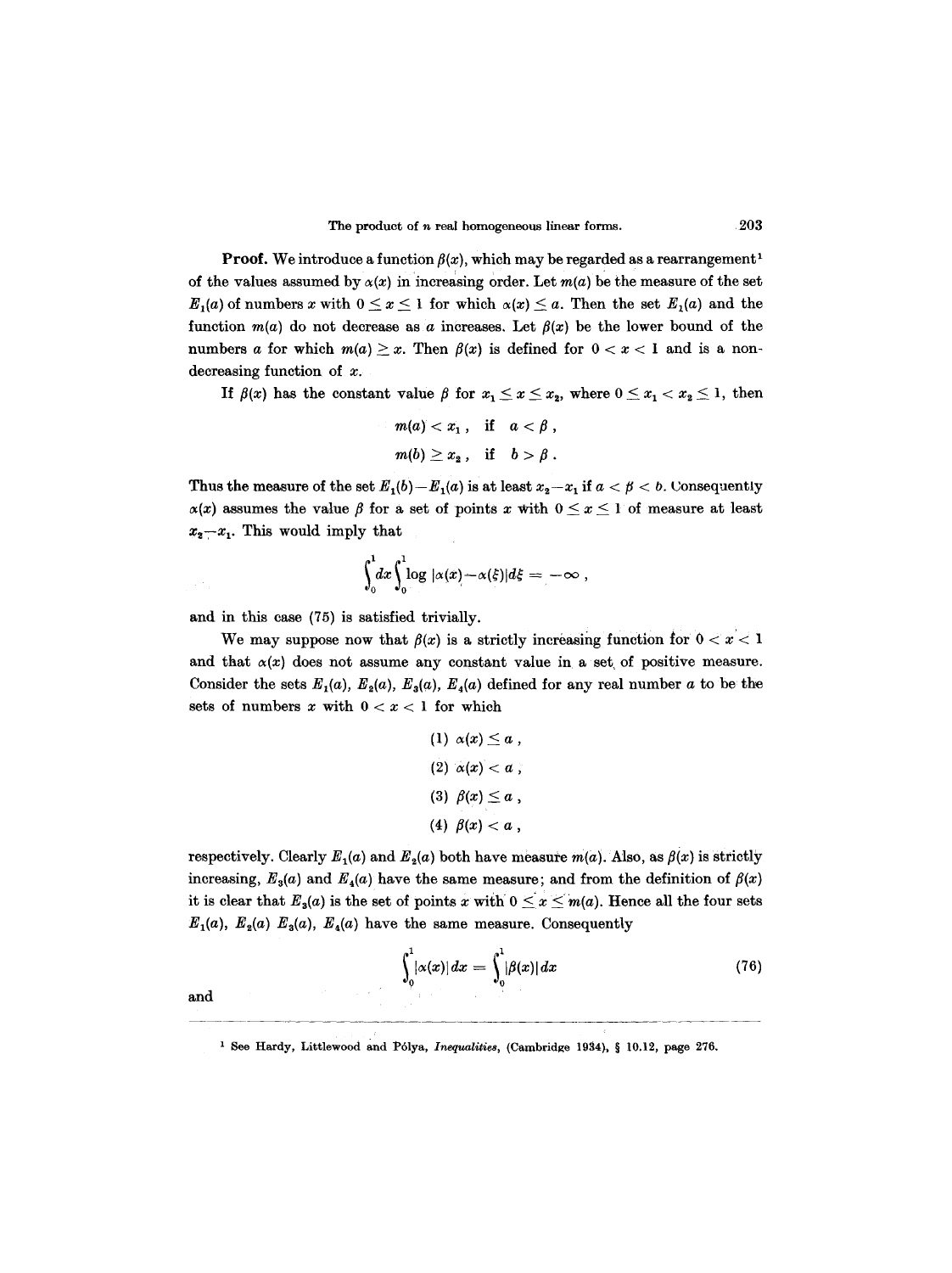$$
\int_0^1 dx \int_0^1 \log |\alpha(x) - \alpha(\xi)| d\xi = \int_0^1 dx \int_0^1 \log |\alpha(x) - \beta(\xi)| d\xi
$$
  
= 
$$
\int_0^1 d\xi \int_0^1 \log |\alpha(x) - \beta(\xi)| dx
$$
  
= 
$$
\int_0^1 d\xi \int_0^1 \log |\beta(x) - \beta(\xi)| dx
$$
  
= 
$$
\int_0^1 dx \int_0^1 \log |\beta(x) - \beta(\xi)| d\xi.
$$
 (77)

Now write

$$
\gamma(x) = \frac{1}{2}\{\beta(x) - \beta(1-x)\}
$$

for  $0 \le x \le 1$ , so that  $\gamma(x)$  is a strictly increasing function and

$$
\gamma(x)+\gamma(1-x)=0 \qquad \qquad (78)
$$

 $\sim 10$ 

for  $0 < x < 1$ . Then

**Hence** 

$$
\int_0^1 |\gamma(x)| dx \leq \int_0^1 |\beta(x)| dx \tag{79}
$$

and, as in the proof of Lemma 1,

$$
0 \leq {\beta(x) - \beta(\xi)} {\beta(1 - \xi) - \beta(1 - x)} \leq {\gamma(x) - \gamma(\xi)}^2.
$$
  

$$
\int_0^1 dx \int_0^1 \log |\beta(x) - \beta(\xi)| d\xi
$$
  

$$
= \frac{1}{2} \int_0^1 dx \int_0^1 \log {\{\beta(x) - \beta(\xi)\}\{\beta(1 - \xi) - \beta(1 - x)\} d\xi}
$$
  

$$
\leq \int_0^1 dx \int_0^1 \log |\gamma(x) - \gamma(\xi)| d\xi.
$$

By  $(76)$ ,  $(77)$ ,  $(79)$  and this last result,

$$
\frac{\exp\left\{\int_0^1 dx \int_0^1 \log |\alpha(x) - \alpha(\xi)| d\xi\right\}}{\int_0^1 |\alpha(x)| dx}
$$
\n
$$
= \frac{\exp\left\{\int_0^1 dx \int_0^1 \log |\beta(x) - \beta(\xi)| d\xi\right\}}{\int_0^1 |\beta(x)| dx} \le \frac{\exp\left\{\int_0^1 dx \int_0^1 \log |\gamma(x) - \gamma(\xi)| d\xi\right\}}{\int_0^1 |\gamma(x)| dx}.
$$
\n(80)

 $\sim$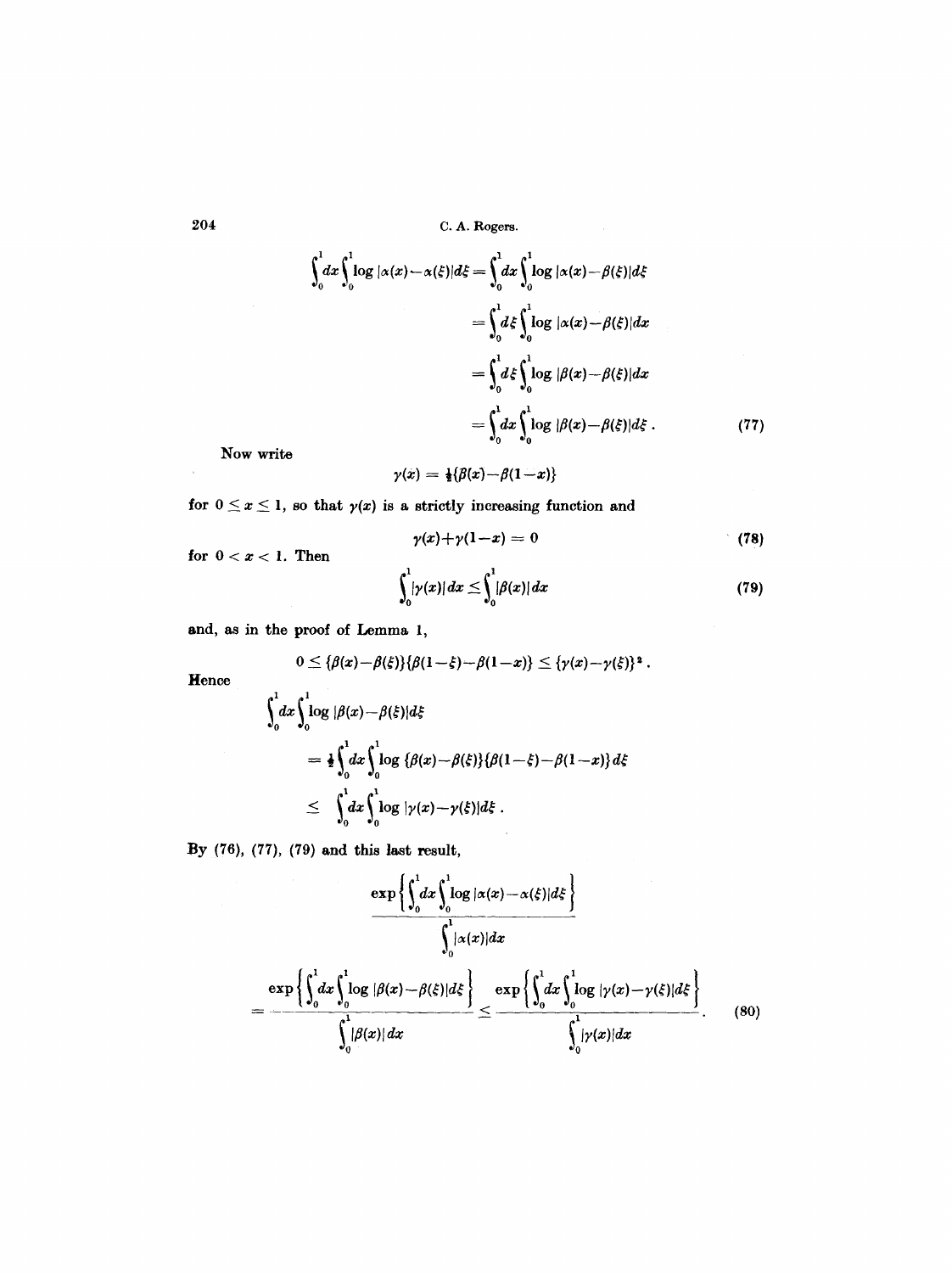The product of *n* real homogeneous linear forms. 205

Write

$$
\gamma_{\varepsilon}(x)=\gamma(\varepsilon+x\{1-2\varepsilon\})\;,\quad \text{for}\quad 0\leq x\leq 1\;,
$$

where  $0 < \varepsilon < \frac{1}{2}$ . Then, by (78),

$$
\gamma_{\varepsilon}(x)+\gamma_{\varepsilon}(1-x)=0\ ,\quad\text{for}\quad 0\leq x\leq 1\ ,
$$

and  $\gamma_{\varepsilon}(x)$  is a bounded strictly increasing function of x for  $0 \le x \le 1$ . Thus  $\gamma_{\varepsilon}(x)$ satisfies the conditions for the function  $\alpha(x)$  in Lemma 4; and so by that Lemma

$$
\frac{\exp\left\{\int_0^1 dx \int_0^1 \log |\gamma_{\varepsilon}(x) - \gamma_{\varepsilon}(\xi)| d\xi \right\}}{\int_0^1 |\gamma_{\varepsilon}(x)| dx} \leq \frac{\pi}{2\sqrt{\varepsilon}}.
$$

In the limit as  $\varepsilon$  tends to zero through positive values, we obtain

$$
\frac{\exp\left\{\int_0^1\!dx\int_0^1\!\!\log|\gamma(x)-\gamma(\xi)|d\xi\right\}}{\int_0^1\!|\gamma(x)|dx}\leq\frac{\pi}{2\sqrt{e}}.
$$

Now (75) follows from this result and (80).

It is clear from (53), (54) and (67) that (75) is satisfied with equality when  $\alpha(x)$ is defined by

> $\alpha(x) = -g(2x)$ , if  $0 \le x \le \frac{1}{2}$ ,  $\alpha(x) = g(2-2x)$ , if  $\frac{1}{2} \leq x \leq 1$ ,  $\delta(x)=g(x)$ , for  $0\leq x\leq 1$ .

so that

4. Before we prove our main result we state the following well known result due to Blichfeldt<sup>1</sup>, on which its proof is based.

Lemma *7, Let S be any closed bounded n-dimensional set with Lebesgue measure (or outer Jordan content) F. Then there is a set of distinct points* 

$$
X^{(1)} = (x_1^{(1)}, \ldots, x_n^{(1)}), \ldots, X^{(m)} = (x_1^{(m)}, \ldots, x_n^{(m)})
$$

*of S with m > V such that the differences* 

<sup>1</sup> H. F. Blichfeldt, *Trans. American Math. Soc.*, 40 (1914), 227-256. We restate Blichfeldt's Theorem 1 (page 228), in the form he considers in § 7 (page 230).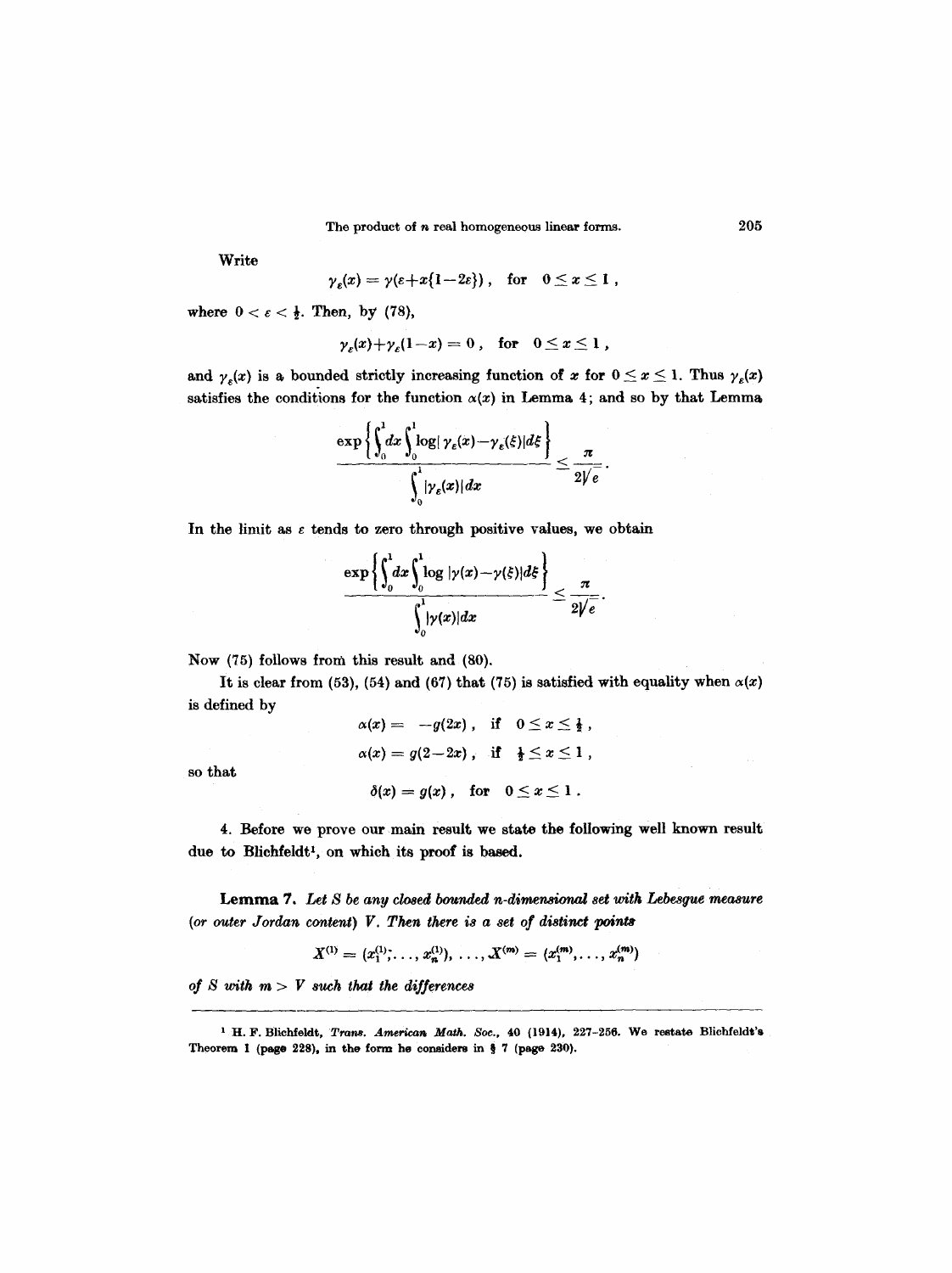$$
x_k^{(r)}-x_k^{(s)},\ k=1,\ldots,n
$$

 $are$  integers for  $r, s = 1, \ldots, m$ .

Theorem. Let  $n \geq 3$  and let

$$
x_r = \sum a_{r\sigma} u_\sigma \,, \quad r = 1, \ldots, n
$$

*be n real homogeneous linear forms in*  $u_1, \ldots, u_n$  with determinant 1. Then there exists  $a$  set of integers  $u_1, \ldots, u_n$ , other than  $0, \ldots, 0$ , for which

$$
|x_1 \dots x_n| < \frac{(n!)(1+n \log n)e^{3/2}(2 \cdot 5 \log n)^{3/(2 \log n)}}{\left(\frac{4\pi\sqrt{e}}{\pi}\right)^n}.
$$
\n(81)

**Proof.** Let  $(A_{rs})$  be the reciprocal matrix to  $(a_{rs})$  and write

$$
x_r = \sum a_{r\sigma} y_{\sigma}, \quad r = 1, \dots, n ,
$$
  

$$
y_r = \sum A_{r\sigma} x_{\sigma}, \quad r = 1, \dots, n .
$$
 (82)

Take S to be the set of points  $(y_1, \ldots, y_n)$ , for which

$$
\sum |x_{\varrho}| \leq \frac{1}{2} \{ (1+n \log n)(n!) \}^{1/n}.
$$

Then, as the determinant of the matrix  $(a_{rs})$  is 1, the volume of S is  $1+n \log n$ . Hence by Lemma 7 there is a set of distinct points

$$
Y^{(1)} = (y_1^{(1)}, \ldots, y_n^{(1)}), \ldots, Y^{(m)} = (y_1^{(m)}, \ldots, y_n^{(m)})
$$

of S with  $m > 1+n \log n$ , such that the differences

$$
u_k^{(r, s)} = y_k^{(r)} - y_k^{(s)}, \quad k = 1, \ldots, n
$$
 (83)

are integers for  $r, s = 1, \ldots, m$ . Thus, if

$$
X^{(1)}=(x_1^{(1)},\ldots,x_n^{(1)}),\ldots,X^{(m)}=(x_1^{(m)},\ldots,x_n^{(m)})
$$

are the points corresponding to  $Y^{(1)}, \ldots, Y^{(m)}$  in the transformation (82), we have

 $\sum |x_{\kappa}^{(r)}| \leq \frac{1}{2} \{ (1+n \log n)(n!) \}^{1/n^2}$ 

for  $r = 1, \ldots, m$ , and so

$$
\sum |x_{\kappa}^{(0)}| \leq \frac{1}{2} m \{ (1+n \log n)(n!) \}^{1/n} . \tag{84}
$$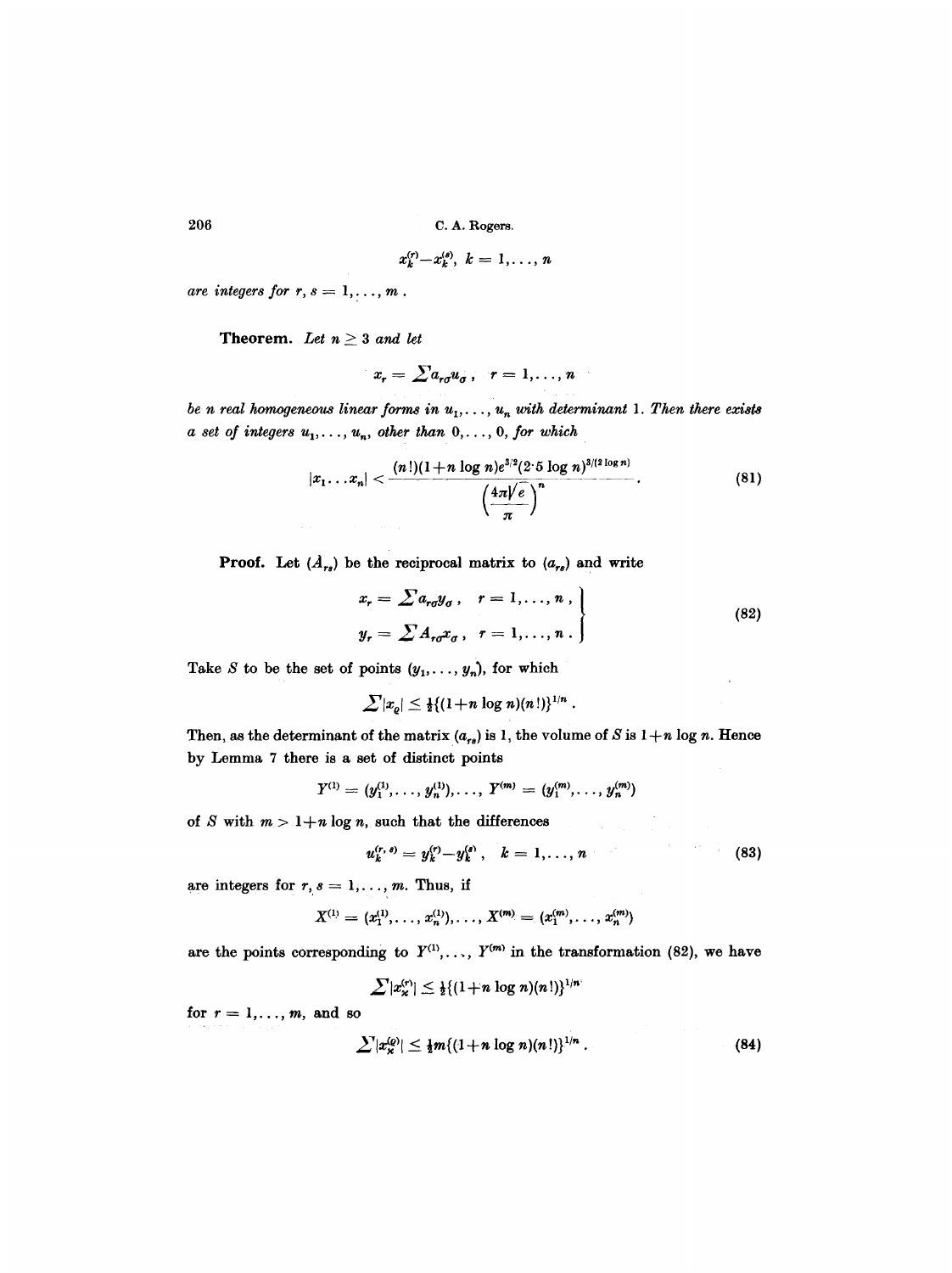Now by Lemma 5

$$
\frac{\left\{\prod_{\varrho<\sigma}|x_{\varkappa}^{(\varrho)}-x_{\varkappa}^{(\sigma)}|\right\}^{2/(m(m-1))}}{\prod_{k=1}^{n}\left\{\frac{1}{m}\sum|x_{k}^{(\varrho)}|\right\}}\leq\left(\frac{\pi}{2/\sqrt{e}}\right)^{n}\left(\frac{e^{3}\pi^{2}m(m-1)^{2}}{16}\right)^{n/(2m-2)}\tag{85}
$$

Since

$$
m>1+n\log n\geq 1+3\log 3>4\ ,\hspace{2.5cm} (86)
$$

we have

$$
\frac{m}{m-1}\leq \frac{5}{4}\,,
$$

 $\mathcal{A}=\mathcal{A}^{\mathrm{c}}$  , where  $\mathcal{A}^{\mathrm{c}}$ 

and the right hand side of (85) is less than or equal to

$$
\left(\frac{\pi}{2\sqrt{e}}\right)^n \left(\frac{5e^3\pi^2(m-1)^3}{64}\right)^{n/(2m-2)}\tag{87}
$$

But  $m-1 > n \log n > 3$ , while

$$
\frac{d}{d\mu}\log\left(\frac{5e^{\textstyle 3\pi^{\textstyle 2}\mu^{\textstyle 3}}}{64}\right)^{1/\mu}=-\frac{1}{\mu^{\textstyle 2}}\log\left(\frac{5\pi^{\textstyle 2}\mu^{\textstyle 3}}{64}\right)<0\,,
$$

if  $\mu > 3$ . Thus the expression (87) is less than

$$
\left(\frac{\pi}{2\sqrt{e}}\right)^n \left(\frac{5e^3\pi^2(n\log n)^3}{64}\right)^{n/(2n\log n)} = \left(\frac{\pi}{2\sqrt{e}}\right)^n e^{3/2} \left(\frac{5e^3\pi^2(\log n)^3}{64}\right)^{1/(2\log n)},
$$

and consequently

$$
\frac{\left\{\prod_{\varrho < \sigma} |x_{\kappa}^{(\varrho)} - x_{\kappa}^{(\sigma)}|\right\}^{2/(m(m-1))}}{\prod_{k=1}^{n} \left\{\frac{1}{m} \sum |x_{k}^{(\varrho)}|\right\}} < \left(\frac{\pi}{2\sqrt{e}}\right)^{n} e^{3/2} (2.5 \log n)^{3/(2 \log n)} . \tag{88}
$$

Now by the inequality of the arithmetic and geometric means and by (84),

$$
\prod_{k=1}^{n} \left\{ \frac{1}{m} \sum |x_k^{(0)}| \right\} \leq \left\{ \frac{1}{nm} \sum |x_\kappa^{(0)}| \right\}^n \leq \left( \frac{1}{2n} \right)^n (1+n \log n)(n!). \tag{89}
$$

Thus by (88) and (89)

$$
\left\{\prod_{\varrho<\sigma}|x_{\varkappa}^{(\varrho)}-x_{\varkappa}^{(\sigma)}|\right\}^{2/(m(m-1))} \leq \frac{(n!)(1+n\log n)e^{3/2}(2\cdot 5\log n)^{3/(2\log n)}}{\left(\frac{4n\sqrt{e}}{\pi}\right)^n}
$$

 $\tau \rightarrow \tau$